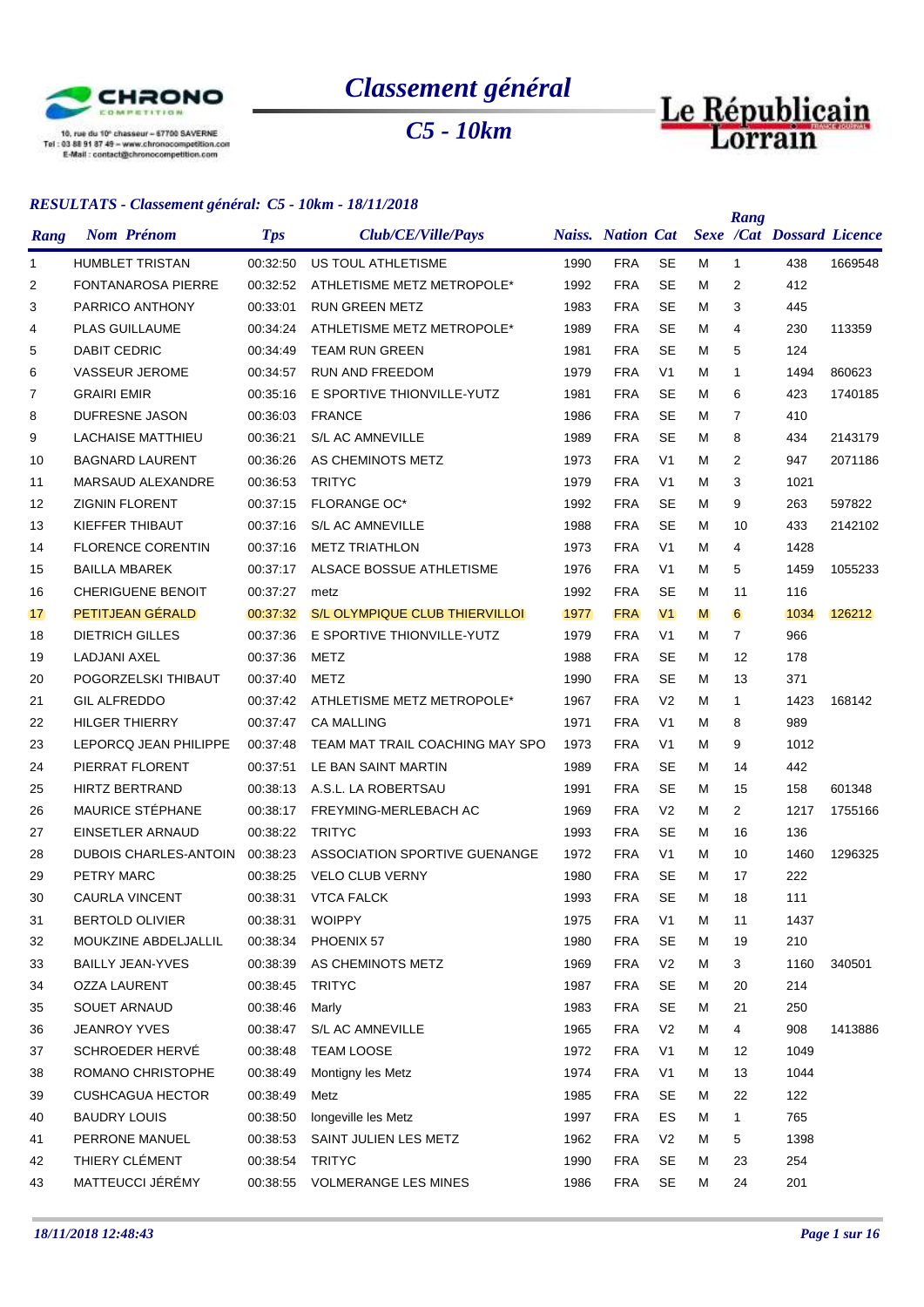| Rang | <b>Nom Prénom</b>           | <b>Tps</b> | Club/CE/Ville/Pays                   |      | <b>Naiss.</b> Nation Cat |                |    | Rang           | <b>Sexe /Cat Dossard Licence</b> |         |
|------|-----------------------------|------------|--------------------------------------|------|--------------------------|----------------|----|----------------|----------------------------------|---------|
| 44   | <b>ARNOUX QUENTIN</b>       | 00:38:56   | Norroy-le-Veneur                     | 1999 | <b>FRA</b>               | ES             | м  | $\overline{2}$ | 764                              |         |
| 45   | <b>HITTINGER GAEL</b>       | 00:38:58   | <b>TRITYC</b>                        | 1980 | <b>FRA</b>               | <b>SE</b>      | М  | 25             | 159                              |         |
| 46   | WACQUANT SÉBASTIEN          | 00:38:59   | <b>CLUB COURSE COMITE ENTREPRISE</b> | 1975 | <b>FRA</b>               | V <sub>1</sub> | М  | 14             | 1058                             | 1648942 |
| 47   | PELTIER PIERRE JEAN         | 00:38:59   | <b>FRANCE</b>                        | 1984 | <b>FRA</b>               | <b>SE</b>      | М  | 26             | 396                              |         |
| 48   | <b>LEROY PIERRE-OLIVIER</b> | 00:39:01   | ROMBAS AC                            | 1971 | <b>FRA</b>               | V <sub>1</sub> | М  | 15             | 1477                             | 2060737 |
| 49   | <b>GROSSET ANTHONY</b>      | 00:39:01   | Uckange                              | 1974 | <b>FRA</b>               | V <sub>1</sub> | М  | 16             | 985                              |         |
| 50   | <b>SANIER ANTHONY</b>       | 00:39:10   | <b>REMICH</b>                        | 1986 | <b>FRA</b>               | <b>SE</b>      | М  | 27             | 241                              |         |
| 51   | PETITFILS GILLES            | 00:39:22   | <b>VTCA FALCK</b>                    | 1963 | <b>FRA</b>               | V <sub>2</sub> | М  | 6              | 1228                             |         |
| 52   | PITTET JORDANE              | 00:39:25   | POMPIER HAGONDANGE                   | 1985 | <b>FRA</b>               | <b>SE</b>      | М  | 28             | 229                              |         |
| 53   | KHELIFI IDIR                | 00:39:25   | <b>FRIGO EST</b>                     | 1972 | <b>FRA</b>               | V <sub>1</sub> | м  | 17             | 916                              | 1545195 |
| 54   | <b>FENARD OLIVIER</b>       | 00:39:28   | ATHLETISME METZ METROPOLE*           | 1984 | <b>FRA</b>               | <b>SE</b>      | М  | 29             | 140                              | 1761357 |
| 55   | <b>BAGHOR AMAR</b>          | 00:39:29   | FREE RUNNERS LE CLUB                 | 1974 | <b>FRA</b>               | V <sub>1</sub> | М  | 18             | 946                              | 1176647 |
| 56   | <b>BEGHIN JEAN PHILIPPE</b> | 00:39:36   | METZ                                 | 1985 | <b>FRA</b>               | <b>SE</b>      | М  | 30             | 95                               |         |
| 57   | SCHMITZBERGER GRÉGOI        | 00:39:36   | <b>MYRMIDONS</b>                     | 1987 | <b>FRA</b>               | <b>SE</b>      | М  | 31             | 447                              |         |
| 58   | <b>DELRUE MARTIN</b>        | 00:39:39   | METZ/BORNY                           | 1997 | <b>FRA</b>               | ES             | М  | 3              | 828                              |         |
| 59   | FETTAH ABDELKADER           | 00:39:40   | E SPORTIVE THIONVILLE-YUTZ           | 1983 | <b>FRA</b>               | <b>SE</b>      | М  | 32             | 437                              |         |
| 60   | PIERRE NICOLAS              | 00:39:44   | <b>BATMAN TEAM</b>                   | 1983 | <b>FRA</b>               | <b>SE</b>      | М  | 33             | 224                              |         |
| 61   | <b>BERGER PATRICK</b>       | 00:39:46   | <b>TC MARLY</b>                      | 1966 | <b>FRA</b>               | V <sub>2</sub> | М  | $\overline{7}$ | 1162                             |         |
| 62   | <b>JEANDEL DENIS</b>        | 00:39:49   | ATHLETISME METZ METROPOLE*           | 1970 | <b>FRA</b>               | V <sub>1</sub> | М  | 19             | 996                              | 1480800 |
| 63   | <b>KLEM FRANCOIS</b>        | 00:39:52   | ATHLETISME METZ METROPOLE*           | 1969 | <b>FRA</b>               | V <sub>2</sub> | М  | 8              | 1201                             | 1163426 |
| 64   | <b>CANDASSAMY PHILIPPE</b>  | 00:39:54   | <b>SPORTS LOISIRS TREMERY</b>        | 1982 | <b>FRA</b>               | <b>SE</b>      | М  | 34             | 110                              | 1854838 |
| 65   | <b>LOUIS KEVIN</b>          | 00:39:54   | ATHLETISME METZ METROPOLE*           | 1975 | <b>FRA</b>               | V <sub>1</sub> | М  | 20             | 1015                             | 1339761 |
| 66   | <b>HAUX FABIEN</b>          | 00:39:55   | Saulny                               | 1988 | <b>FRA</b>               | <b>SE</b>      | М  | 35             | 156                              |         |
| 67   | PINIER NICOLAS              | 00:39:55   | <b>FRANCE</b>                        | 1969 | <b>FRA</b>               | V <sub>2</sub> | М  | 9              | 1471                             |         |
| 68   | <b>HENN FLORIAN</b>         | 00:39:56   | <b>METZ</b>                          | 1990 | <b>FRA</b>               | <b>SE</b>      | М  | 36             | 395                              |         |
| 69   | <b>ROSE CHRISTOPHE</b>      | 00:39:59   | <b>Briey</b>                         | 1982 | <b>FRA</b>               | <b>SE</b>      | М  | 37             | 236                              |         |
| 70   | <b>MAJET FABIEN</b>         | 00:40:01   | <b>SPIRIDON JOEUF</b>                | 1979 | <b>FRA</b>               | V <sub>1</sub> | М  | 21             | 1018                             |         |
| 71   | <b>HASSE VIVIAN</b>         | 00:40:03   | <b>METZ TRIATHLON</b>                | 1984 | <b>FRA</b>               | <b>SE</b>      | М  | 38             | 155                              |         |
| 72   | <b>DEMENGEON THOMAS</b>     | 00:40:06   | Scy-Chazelles                        | 1992 | <b>FRA</b>               | SE             | М  | 39             | 131                              |         |
| 73   | <b>HILPERT PHILIPPE</b>     | 00:40:10   | CHIENS MÉDIATEURS ET D'UTILITÉ DE    | 1966 | <b>FRA</b>               | V <sub>2</sub> | М  | 10             | 1191                             |         |
| 74   | <b>BUAUD JONATHAN</b>       | 00:40:11   | ATHLETISME METZ METROPOLE*           | 1987 | <b>FRA</b>               | <b>SE</b>      | Μ  | 40             | 377                              | 1802890 |
| 75   | <b>HUG GILLES</b>           | 00:40:13   | ASSOCIATION SPORTIVE GUENANGE        | 1973 | <b>FRA</b>               | V <sub>1</sub> | м  | 22             | 1461                             | 1959671 |
| 76   | <b>BONNET JONATHAN</b>      | 00:40:13   | thionville                           | 1986 | <b>FRA</b>               | <b>SE</b>      | м  | 41             | 104                              |         |
| 77   | <b>COLLIN VINCENT</b>       | 00:40:16   | E SPORTIVE THIONVILLE-YUTZ           | 1982 | <b>FRA</b>               | <b>SE</b>      | Μ  | 42             | 120                              | 2016497 |
| 78   | DILUCA JOHNNY               | 00:40:19   | <b>RETONFEY</b>                      | 1976 | <b>FRA</b>               | V <sub>1</sub> | м  | 23             | 967                              |         |
| 79   | RIPPLINGER LAURA            | 00:40:21   | UNION CYCLISTE BASSIN HOUILLER       | 1998 | <b>FRA</b>               | ES             | F  | $\mathbf{1}$   | 782                              |         |
| 80   | <b>VENANDET NICOLAS</b>     | 00:40:24   | <b>BAN SAINT MARTIN (LE)</b>         | 1978 | <b>FRA</b>               | V <sub>1</sub> | м  | 24             | 921                              |         |
| 81   | <b>CUINAIT ALAIN</b>        | 00:40:24   | RUN IN METZ                          | 1958 | <b>FRA</b>               | V <sub>3</sub> | м  | $\mathbf{1}$   | 1325                             | 1890803 |
| 82   | <b>BAUSCHERT ALAIN</b>      | 00:40:31   | <b>FRANCE</b>                        | 1999 | <b>FRA</b>               | ES             | м  | 4              | 827                              |         |
| 83   | MULLER JACQUES              | 00:40:34   | FC METZ                              | 1972 | <b>FRA</b>               | V <sub>1</sub> | м  | 25             | 1373                             |         |
| 84   | <b>KLEIN MATHIEU</b>        | 00:40:36   | ATHLETISME METZ METROPOLE*           | 1989 | <b>FRA</b>               | <b>SE</b>      | м  | 43             | 171                              | 168165  |
| 85   | <b>AYACHI ALI</b>           | 00:40:42   | ATHLETISME METZ METROPOLE*           | 1966 | <b>FRA</b>               | V <sub>2</sub> | м  | 11             | 1159                             | 57058   |
| 86   | HITTINGER VALÉRY            | 00:40:42   | <b>NOISSEVILLE</b>                   | 1982 | <b>FRA</b>               | <b>SE</b>      | м  | 44             | 160                              |         |
| 87   | <b>REGE HUGUES</b>          | 00:40:47   | <b>LORRY LES METZ</b>                | 1980 | <b>FRA</b>               | <b>SE</b>      | Μ  | 45             | 417                              |         |
| 88   | <b>DESPORT ERIC</b>         | 00:40:51   | HAGONDANGE                           | 1966 | <b>FRA</b>               | V <sub>2</sub> | м  | 12             | 1177                             |         |
| 89   | <b>MARCHAL ADELINE</b>      | 00:40:54   | ATHLETISME METZ METROPOLE*           | 1986 | <b>FRA</b>               | <b>SE</b>      | F. | 1              | 397                              | 1364915 |
| 90   | <b>HENTZ DENIS</b>          | 00:40:55   | VAL ST-PIERRE ATHLETISME             | 1965 | <b>FRA</b>               | V <sub>2</sub> | м  | 13             | 1190                             | 1452532 |
| 91   | <b>ARES DAVID</b>           | 00:40:57   | Argancy                              | 1977 | <b>FRA</b>               | V <sub>1</sub> | м  | 26             | 944                              |         |
| 92   | WIDMER BENJAMIN             | 00:40:59   | <b>DIEULOUARD</b>                    | 1972 | <b>FRA</b>               | V <sub>1</sub> | м  | 27             | 1064                             |         |
| 93   | APPEL YANNICK               | 00:41:00   | Bionville sur nied                   | 1980 | <b>FRA</b>               | SE             | м  | 46             | 88                               |         |
|      |                             |            |                                      |      |                          |                |    |                |                                  |         |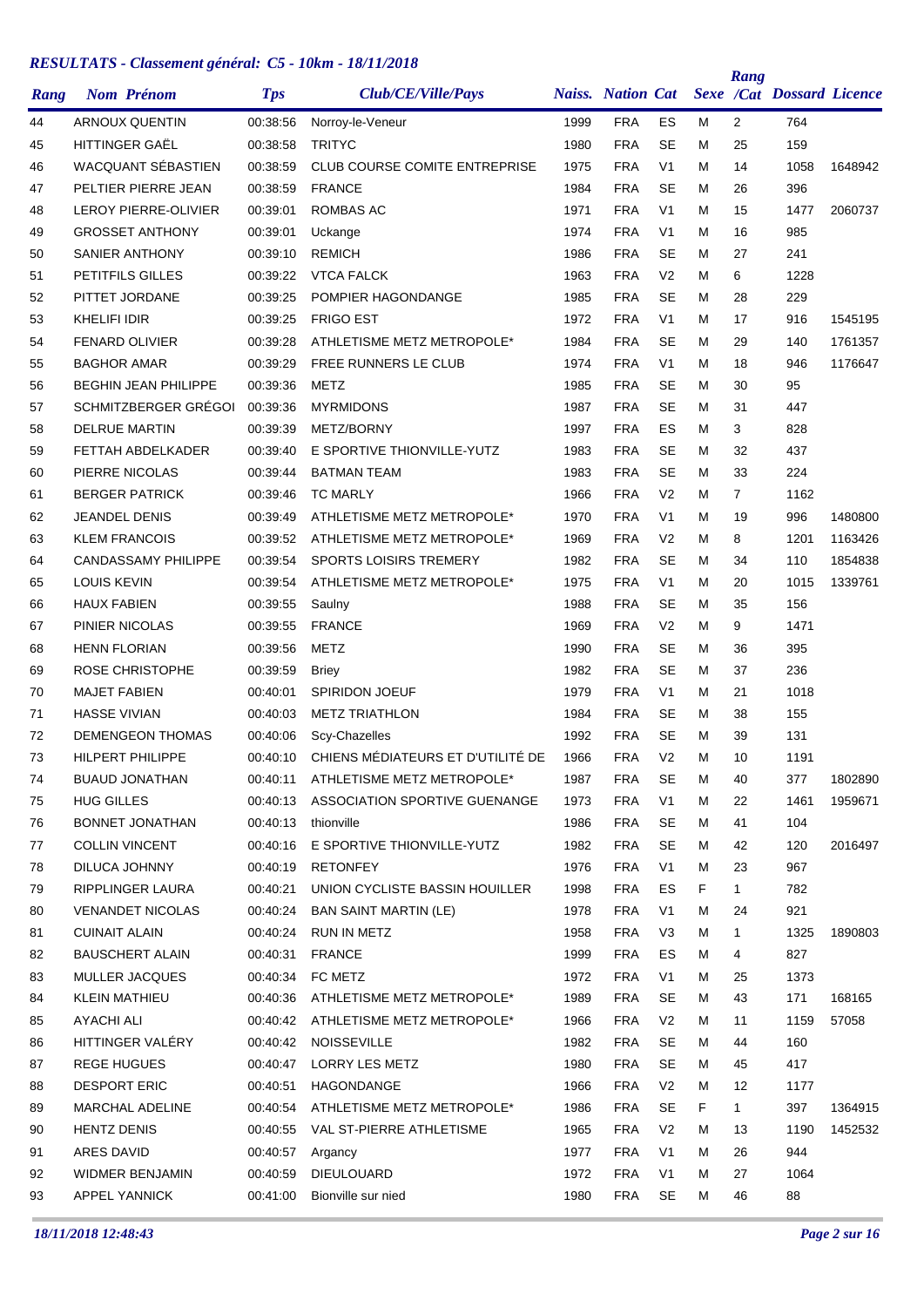| Rang       |                      | <b>Nom Prénom</b>           | <b>Tps</b>           | Club/CE/Ville/Pays                    |      | <b>Naiss.</b> Nation Cat |                |        | Rang           | Sexe /Cat Dossard Licence |         |
|------------|----------------------|-----------------------------|----------------------|---------------------------------------|------|--------------------------|----------------|--------|----------------|---------------------------|---------|
| 94         | <b>BOUR MATHIEU</b>  |                             | 00:41:03             | 57000 - METZ                          | 1982 | <b>FRA</b>               | <b>SE</b>      | м      | 47             | 107                       |         |
| 95         |                      | <b>PASQUINELLI PHILIPPE</b> | 00:41:04             | <b>RUN GREEN</b>                      | 1960 | <b>FRA</b>               | V <sub>2</sub> | м      | 14             | 1422                      |         |
| 96         | <b>FRANC AMELIE</b>  |                             | 00:41:07             | ATHLETISME METZ METROPOLE*            | 1985 | <b>FRA</b>               | <b>SE</b>      | F      | $\overline{2}$ | 298                       | 393057  |
| 97         |                      | <b>DUGERT DAMIEN</b>        | 00:41:08             | Cherisey                              | 1991 | <b>FRA</b>               | <b>SE</b>      | M      | 48             | 134                       |         |
| 98         |                      | <b>BARRAT MAXIME</b>        | 00:41:08             | <b>SAINT AMANT TALLENDE</b>           | 1989 | <b>FRA</b>               | SE             | М      | 49             | 398                       |         |
| 99         |                      | <b>FEBVET JEAN JACQUES</b>  | 00:41:09             | ATHLETISME METZ METROPOLE*            | 1969 | <b>FRA</b>               | V <sub>2</sub> | М      | 15             | 1179                      | 1844950 |
| 100        |                      | <b>ANDRÉ CHRISTOPHE</b>     | 00:41:11             | <b>S/L OLYMPIQUE CLUB THIERVILLOI</b> | 1973 | <b>FRA</b>               | V <sub>1</sub> | M      | 28             | 942                       | 683616  |
| 101        |                      | <b>CHRISTLER CEDRIC</b>     | 00:41:15             | <b>FEEL SPORT</b>                     | 1978 | <b>FRA</b>               | V <sub>1</sub> | м      | 29             | 962                       |         |
| 102        |                      | <b>COLET MICKAËL</b>        | 00:41:18             | <b>BATMAN TEAM</b>                    | 1980 | <b>FRA</b>               | <b>SE</b>      | M      | 50             | 118                       |         |
| 103        |                      | <b>CHAUDEUR MATHIEU</b>     | 00:41:19             | <b>METZ TRIATHLON</b>                 | 1986 | <b>FRA</b>               | <b>SE</b>      | М      | 51             | 449                       |         |
| 104        |                      | RIMBERT MATTHIEU            | 00:41:24             | montigny les metz                     | 1975 | <b>FRA</b>               | V <sub>1</sub> | М      | 30             | 1042                      |         |
| 105        |                      | BEAUCOUR JÉRÉMIE            | 00:41:25             | <b>METZ TRIATHLON</b>                 | 1983 | <b>FRA</b>               | SE             | М      | 52             | 91                        |         |
| 106        |                      | <b>GAUMET JEAN JACQUES</b>  | 00:41:25             | ATHLETISME METZ METROPOLE*            | 1963 | <b>FRA</b>               | V <sub>2</sub> | М      | 16             | 1184                      | 915303  |
| 107        |                      | <b>BROCH LAURENT</b>        | 00:41:26             | TAF TOUT AZIMUT FAMECK                | 1971 | <b>FRA</b>               | V <sub>1</sub> | м      | 31             | 957                       | 14050   |
| 108        | <b>NOIRE REMY</b>    |                             | 00:41:29             | LONGEVILLE LES METZ                   | 1981 | <b>FRA</b>               | SE             | М      | 53             | 384                       |         |
| 109        |                      | PARENT FRANÇOIS             | 00:41:30             | <b>METZ TRIATHLON</b>                 | 1972 | <b>FRA</b>               | V <sub>1</sub> | м      | 32             | 1031                      |         |
| 110        | <b>RICHARD CYRIL</b> |                             | 00:41:30             | ATHLETISME METZ METROPOLE*            | 1979 | <b>FRA</b>               | V <sub>1</sub> | М      | 33             | 1040                      | 2117062 |
| 111        |                      | <b>TODESCHINI OLIVIER</b>   | 00:41:31             | <b>METZ</b>                           | 1969 | <b>FRA</b>               | V <sub>2</sub> | м      | 17             | 1248                      |         |
| 112        |                      | DORST JEAN-MICHEL           | 00:41:36             | ATHLETISME METZ METROPOLE*            | 1964 | <b>FRA</b>               | V <sub>2</sub> | М      | 18             | 1178                      | 101223  |
| 113        |                      | <b>TOUAHRIA BADIS</b>       | 00:41:36             | <b>Bron</b>                           | 1981 | <b>FRA</b>               | <b>SE</b>      | м      | 54             | 256                       |         |
| 114        |                      | <b>BIGORRE FRANÇOIS</b>     | 00:41:37             | Montigny les metz                     | 1971 | <b>FRA</b>               | V <sub>1</sub> | М      | 34             | 954                       |         |
| 115        |                      | <b>BERAUD GEOFFROY</b>      | 00:41:39             | ATHLETISME METZ METROPOLE*            | 1972 | <b>FRA</b>               | V <sub>1</sub> | М      | 35             | 951                       | 714427  |
| 116        | <b>FLORION PAUL</b>  |                             | 00:41:42             | Metz                                  | 1988 | <b>FRA</b>               | SE             | М      | 55             | 142                       |         |
| 117        |                      | <b>FLAGEOLLET PASCAL</b>    | 00:41:45             | LE BAN SAINT MARTIN                   | 1968 | <b>FRA</b>               | V <sub>2</sub> | М      | 19             | 1181                      |         |
| 118        |                      | <b>JANICKA ARNAUD</b>       | 00:41:49             | <b>PLG TENNIS</b>                     | 1975 | <b>FRA</b>               | V <sub>1</sub> | м      | 36             | 994                       |         |
| 119        |                      | <b>BREUIL YOHANN</b>        | 00:41:55             | <b>RUN TC MARLY</b>                   | 1990 | <b>FRA</b>               | SE             | M      | 56             | 109                       |         |
| 120        |                      | <b>ADNET ANNE-LAURE</b>     | 00:41:56             | S/L AC AMNEVILLE                      | 1984 | <b>FRA</b>               | <b>SE</b>      | F.     | 3              | 361                       | 412722  |
| 121        | <b>BLANC MICHEL</b>  |                             | 00:41:59             | ATHLETISME METZ METROPOLE*            | 1963 | <b>FRA</b>               | V <sub>2</sub> | M      | 20             | 1165                      | 1025785 |
| 122        |                      | <b>BECART JEAN-DENIS</b>    | 00:41:59             | ATHLETISME METZ METROPOLE*            | 1984 | <b>FRA</b>               | SE             | М      | 57             | 92                        | 3082802 |
| 123        |                      | <b>BESSE THIERRY</b>        | 00:42:03             | S/L ATHLETISME SUD MESSIN             | 1966 | <b>FRA</b>               | V <sub>2</sub> | M      | 21             | 1164                      | 2005104 |
| 124        |                      | <b>CHRISTOPHE DIDIER</b>    |                      | 00:42:05 LES TÊTES GRISES             | 1969 | <b>FRA</b>               | V <sub>2</sub> | Μ      | 22             | 1172                      |         |
| 125        |                      | EPISCOPO JOSEPH             | 00:42:08             | ATHLETISME METZ METROPOLE*            | 1961 | <b>FRA</b>               | V <sub>2</sub> | М      | 23             | 1462                      | 751269  |
| 126        |                      | LECOMPTE EDOUARD            |                      | 00:42:09 RUEIL MALMAISON              | 1984 | <b>FRA</b>               | <b>SE</b>      | М      | 58             | 48                        |         |
| 127        |                      | <b>KRAMERSEK JEREMY</b>     |                      | 00:42:10 3 EME RHC                    | 1990 | <b>FRA</b>               | <b>SE</b>      | М      | 59             | 175                       |         |
| 128        |                      | <b>DORSEMANS PAULINE</b>    | 00:42:10             | ATHLETISME METZ METROPOLE*            | 1991 | <b>FRA</b>               | <b>SE</b>      | F.     | 4              | 289                       |         |
| 129        |                      | SALAUN JOCHEM               |                      | 00:42:12 FRANCE                       | 1973 | <b>FRA</b>               | V <sub>1</sub> | M      | 37             | 1455                      |         |
| 130        | <b>GILLES BENOIT</b> |                             | 00:42:14             | ATHLETISME METZ METROPOLE*            | 1973 | <b>FRA</b>               | V <sub>1</sub> | М      | 38             | 982                       | 1017551 |
| 131        | <b>MAURICE DAVID</b> |                             | 00:42:15 DELME       |                                       | 1971 | <b>FRA</b>               | V <sub>1</sub> | М      | 39             | 919                       |         |
| 132        | PRIOULT YVES         |                             |                      | 00:42:18 VAL ST-PIERRE ATHLETISME     | 1958 | <b>FRA</b>               | V3             | М      | 2              | 1346                      | 1690161 |
| 133        |                      | LANGARD JEROME              | 00:42:20             | <b>METZ TRIATHLON</b>                 | 1986 | <b>FRA</b>               | <b>SE</b>      | М      | 60             | 182                       |         |
| 134        | <b>RAUCH PIERRE</b>  |                             | 00:42:21             | <b>FRANCE</b>                         | 1986 | <b>FRA</b>               | <b>SE</b>      | М      | 61             | 422                       |         |
| 135        |                      | <b>BERGER CORENTIN</b>      | 00:42:22             | MARLY                                 | 1995 | <b>FRA</b>               | <b>SE</b>      | М      | 62             | 98                        |         |
| 136        | KRID AMAURY          |                             |                      | 00:42:23 STRAVA METZ                  | 1987 | <b>FRA</b>               | <b>SE</b>      | M      | 63             | 176                       |         |
| 137        |                      | ARCHEN BERTRAND             | 00:42:34             | METZ                                  | 1988 | FRA                      | <b>SE</b>      | М      | 64             | 418                       |         |
| 138        |                      | DURAIN NICOLAS              | 00:42:35 PELTRE      |                                       | 1976 | <b>FRA</b>               | V <sub>1</sub> | М      | 40             | 973                       |         |
|            |                      | <b>WAGNER EMMANUEL</b>      |                      | ATHLETISME METZ METROPOLE*            | 1973 | FRA                      | V <sub>1</sub> |        |                |                           |         |
| 139<br>140 |                      | <b>ZAMBITO ARNAUD</b>       | 00:42:35<br>00:42:37 | MARANGE-SILVANGE                      | 1980 | FRA                      | <b>SE</b>      | М<br>М | 41<br>65       | 1059<br>262               | 341382  |
|            |                      | <b>HAILLUS THIBAUT</b>      |                      |                                       | 1984 | <b>FRA</b>               | <b>SE</b>      |        |                | 153                       |         |
| 141        | MANIEZ HERVÉ         |                             | 00:42:41             | Metz<br>00:42:42 FAMECK               | 1971 | <b>FRA</b>               | V <sub>1</sub> | M      | 66             | 1020                      |         |
| 142        | PANEL DAMIEN         |                             |                      |                                       | 1982 | <b>FRA</b>               | SE             | М      | 42<br>67       | 44                        |         |
| 143        |                      |                             |                      |                                       |      |                          |                | М      |                |                           |         |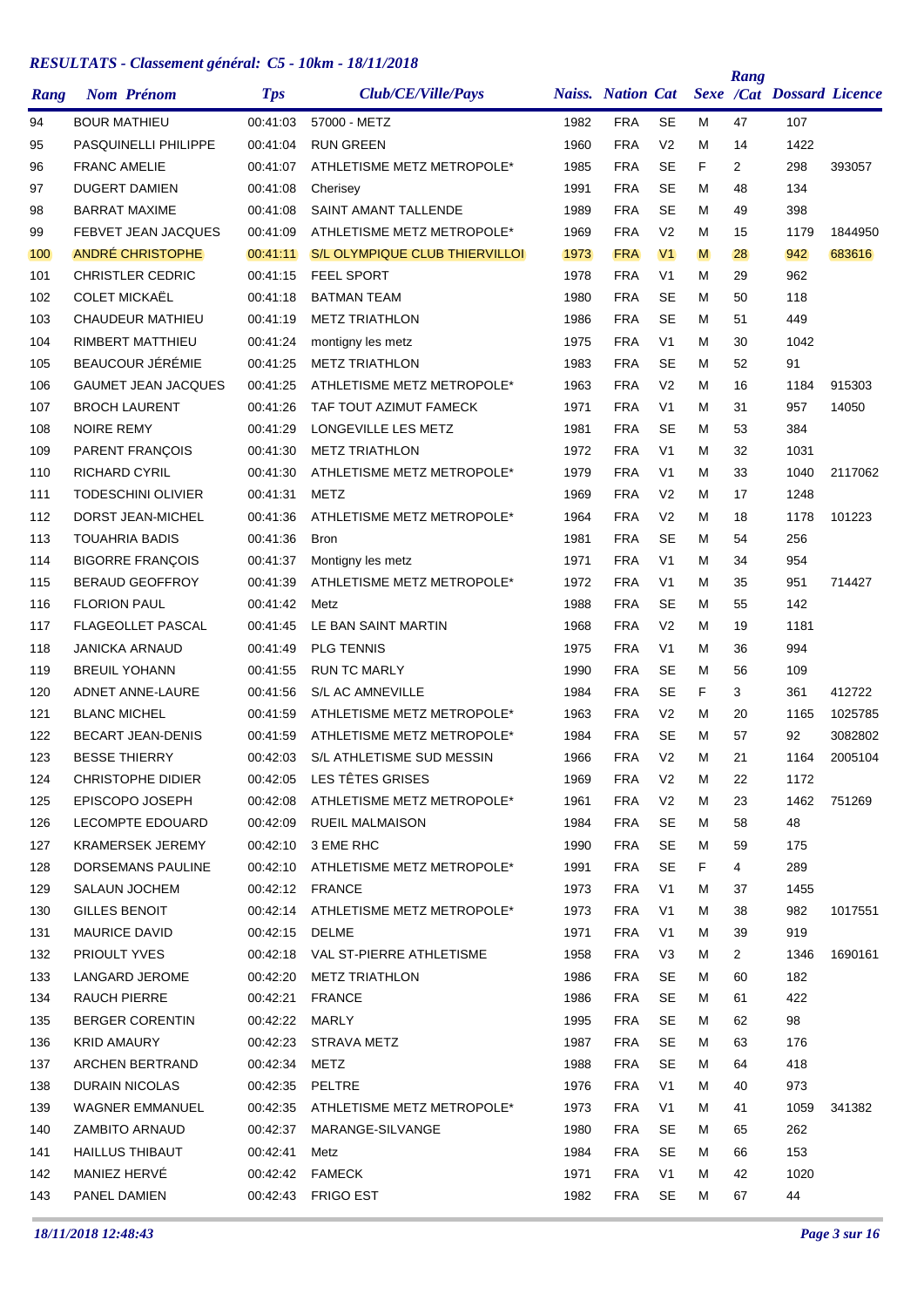| Rang | <b>Nom Prénom</b>                                | <b>Tps</b>           | Club/CE/Ville/Pays                 |              | <b>Naiss.</b> Nation Cat |                        |    | Rang         | <b>Sexe /Cat Dossard Licence</b> |         |
|------|--------------------------------------------------|----------------------|------------------------------------|--------------|--------------------------|------------------------|----|--------------|----------------------------------|---------|
| 144  | <b>HUET OLIVIER</b>                              | 00:42:46             | Bertrange                          | 1975         | <b>FRA</b>               | V <sub>1</sub>         | М  | 43           | 993                              |         |
| 145  | <b>GOGUEY MATHIEU</b>                            | 00:42:49             | <b>BRULANGE</b>                    | 1982         | <b>FRA</b>               | <b>SE</b>              | М  | 68           | 200                              |         |
| 146  | NIORT BARTHÉLEMY                                 | 00:42:50             | <b>RUN TC MARLY</b>                | 1985         | <b>FRA</b>               | <b>SE</b>              | M  | 69           | 213                              |         |
| 147  | <b>OSSWALD DANIEL</b>                            | 00:42:51             | <b>ROMBAS AC</b>                   | 1960         | <b>FRA</b>               | V <sub>2</sub>         | M  | 24           | 1438                             | 1141766 |
| 148  | <b>FOUGEROUSSE CHRISTIA</b>                      | 00:42:51             | <b>JS AUDUN LE TICHE</b>           | 1958         | <b>FRA</b>               | V <sub>3</sub>         | М  | 3            | 1331                             | 340497  |
| 149  | <b>MARTIN ALEXANDRE</b>                          | 00:43:00             | <b>RUN TC MARLY</b>                | 1989         | <b>FRA</b>               | <b>SE</b>              | М  | 70           | 196                              |         |
| 150  | <b>DELIZE STEPHANE</b>                           | 00:43:05             | <b>SAINT MAX</b>                   | 1973         | <b>FRA</b>               | V <sub>1</sub>         | М  | 44           | 1405                             |         |
| 151  | <b>DAGNEAU THIERRY</b>                           | 00:43:05             | <b>TEAM LOOSE</b>                  | 1973         | <b>FRA</b>               | V <sub>1</sub>         | М  | 45           | 1486                             |         |
| 152  | <b>SCHMIDT MIKE</b>                              | 00:43:06             | <b>FRANCE</b>                      | 1985         | <b>FRA</b>               | <b>SE</b>              | М  | 71           | 414                              |         |
| 153  | SINISCALCO REGIS                                 | 00:43:07             | <b>METZ TRIATHLON</b>              | 1980         | <b>FRA</b>               | <b>SE</b>              | М  | 72           | 248                              |         |
| 154  | <b>VILLIN YOANNE</b>                             | 00:43:09             | <b>FLORANGE OC*</b>                | 1977         | <b>FRA</b>               | V <sub>1</sub>         | М  | 46           | 1057                             | 1760880 |
| 155  | DELLE MAXIME                                     | 00:43:10             | MARLY                              | 1984         | <b>FRA</b>               | <b>SE</b>              | М  | 73           | 399                              |         |
| 156  | PRIN FRÉDÉRIC                                    | 00:43:12             | VANTOUX                            | 1978         | <b>FRA</b>               | V <sub>1</sub>         | М  | 47           | 1037                             |         |
| 157  | <b>GUELMANI SEBASTIEN</b>                        | 00:43:13             | <b>MARLY</b>                       | 1983         | <b>FRA</b>               | <b>SE</b>              | М  | 74           | 375                              |         |
| 158  | <b>KLAPATYJ SERGE</b>                            | 00:43:14             | <b>METZ</b>                        | 1967         | <b>FRA</b>               | V <sub>2</sub>         | М  | 25           | 1390                             |         |
| 159  | <b>LECAT JEROME</b>                              | 00:43:15             | CCC                                | 1974         | <b>FRA</b>               | V <sub>1</sub>         | м  | 48           | 1010                             |         |
| 160  | <b>HEJNE JEROME</b>                              | 00:43:16             | <b>RUN IN METZ</b>                 | 1974         | <b>FRA</b>               | V <sub>1</sub>         | М  | 49           | 987                              | 2088115 |
| 161  | <b>ROCQ PHILIPPE</b>                             | 00:43:17             | <b>COURIR A COURCELLES CHAUSSY</b> | 1999         | <b>FRA</b>               | ES                     | M  | 5            | 829                              |         |
| 162  | <b>MANGENOT DENIS</b>                            | 00:43:19             | ATHLETISME METZ METROPOLE*         | 1965         | <b>FRA</b>               | V <sub>2</sub>         | М  | 26           | 1214                             | 2063159 |
| 163  | <b>BIEBER BENJAMIN</b>                           | 00:43:22             | <b>RUN TC MARLY</b>                | 1987         | <b>FRA</b>               | <b>SE</b>              | М  | 75           | 100                              |         |
| 164  | <b>VAYSSE ROGER</b>                              | 00:43:28             | MONTIGNY LES METZ                  | 1977         | <b>FRA</b>               | V <sub>1</sub>         | M  | 50           | 1056                             |         |
| 165  | <b>VINCENT JULIETTE</b>                          | 00:43:29             | LES FOULEES DE TOM                 | 1988         | <b>FRA</b>               | SE                     | F  | 5            | 352                              |         |
| 166  | <b>MELIS JEAN</b>                                | 00:43:31             | LBC FAMECK                         | 1978         | <b>FRA</b>               | V <sub>1</sub>         | М  | 51           | 1024                             |         |
| 167  | <b>GUINET OLIVIER</b>                            | 00:43:32             | METZ                               | 1966         | <b>FRA</b>               | V <sub>2</sub>         | М  | 27           | 1224                             |         |
| 168  | <b>KULP MARC</b>                                 | 00:43:36             | MONTIGNY LES METZ                  | 1984         | <b>FRA</b>               | <b>SE</b>              | М  | 76           | 42                               |         |
| 169  | <b>GARCIA MARIO</b>                              | 00:43:36             |                                    | 1976         | <b>FRA</b>               | V <sub>1</sub>         | М  | 52           | 981                              |         |
|      | NOWACKI CHRISTOPHE                               | 00:43:42             | yutz<br><b>NILVANGE</b>            | 1965         | <b>FRA</b>               | V <sub>2</sub>         | М  | 28           | 1223                             |         |
| 170  |                                                  |                      | <b>YUTZ</b>                        |              | <b>FRA</b>               | V <sub>1</sub>         | F  | $\mathbf{1}$ | 1099                             |         |
| 171  | <b>GARCIA VIRGINIE</b><br><b>DESOBRY GAUTIER</b> | 00:43:45<br>00:43:47 | <b>MOULINS LES METZ</b>            | 1979         |                          |                        |    |              | 378                              |         |
| 172  |                                                  |                      |                                    | 1991<br>1980 | <b>FRA</b><br><b>FRA</b> | <b>SE</b><br><b>SE</b> | М  | 77           | 188                              |         |
| 173  | LIBERATORE SEBASTIEN                             | 00:43:50             | <b>VIGY</b>                        |              |                          |                        | М  | 78           |                                  |         |
| 174  | <b>MOREL LAURENT</b>                             | 00:43:52             | LBC FAMECK                         | 1973         | <b>FRA</b>               | V1                     | M  | 53           | 1026                             |         |
| 175  | LOFFREDO RAPHAËL                                 | 00:43:56             | ROMBAS AC                          | 1962         | <b>FRA</b>               | V <sub>2</sub>         | M  | 29           | 1212                             | 347333  |
| 176  | MALEK SAMIR                                      | 00:43:57             | TRIATHLON LANEUVEVILLE DVT NANC    | 1986         | <b>FRA</b>               | <b>SE</b>              | M  | 79           | 191                              |         |
| 177  | <b>FISNE GERARD</b>                              | 00:43:58             | <b>BORN TO RUN</b>                 | 1957         | <b>FRA</b>               | V <sub>3</sub>         | Μ  | 4            | 1329                             |         |
| 178  | <b>STIRNEMANN GILLES</b>                         | 00:43:58             | <b>MONTOY FLANVILLE</b>            | 1967         | <b>FRA</b>               | V <sub>2</sub>         | М  | 30           | 1245                             |         |
| 179  | PAYEN VINCENT                                    | 00:44:00             | Metz                               | 1967         | <b>FRA</b>               | V <sub>2</sub>         | M  | 31           | 1226                             |         |
| 180  | MOSCHEL SYLVAIN                                  | 00:44:00             | <b>RETONFEY</b>                    | 1982         | <b>FRA</b>               | SE                     | м  | 80           | 209                              |         |
| 181  | MULLER NICOLAS                                   | 00:44:05             | <b>TEAM IMPALA</b>                 | 1992         | <b>FRA</b>               | SE                     | М  | 81           | 211                              |         |
| 182  | <b>ZENTZ ALBERT</b>                              | 00:44:10             | JARNISY TRIATHLON                  | 1969         | <b>FRA</b>               | V <sub>2</sub>         | м  | 32           | 1256                             |         |
| 183  | LICCARDI ALEXANDRE                               | 00:44:11             | <b>COSNES ET ROMAIN</b>            | 1977         | <b>FRA</b>               | V <sub>1</sub>         | Μ  | 54           | 1013                             |         |
| 184  | SZYMANSKI JEROME                                 | 00:44:15             | <b>FENSCH MOSELLE *</b>            | 1983         | <b>FRA</b>               | <b>SE</b>              | М  | 82           | 424                              | 2113835 |
| 185  | <b>RIGHETTO DIDIER</b>                           | 00:44:17             | <b>FRANCE</b>                      | 1962         | <b>FRA</b>               | V <sub>2</sub>         | M  | 33           | 1479                             |         |
| 186  | MAYER EMMANUELLE                                 | 00:44:20             | <b>US FORBACH</b>                  | 1964         | <b>FRA</b>               | V <sub>2</sub>         | F. | $\mathbf{1}$ | 1288                             | 1190977 |
| 187  | CARRIEU JEAN-CLAUDE                              | 00:44:31             | ATSCAF 57                          | 1947         | <b>FRA</b>               | V4                     | M  | $\mathbf{1}$ | 1359                             |         |
| 188  | LAHAXE JONATHAN                                  | 00:44:31             | Metz                               | 1986         | <b>FRA</b>               | <b>SE</b>              | м  | 83           | 180                              |         |
| 189  | DANNENBERGER GEOFFR                              | 00:44:32             | METZ                               | 1980         | <b>FRA</b>               | <b>SE</b>              | Μ  | 84           | 126                              |         |
| 190  | PIERSON MATHIEU                                  | 00:44:34             | JUSSY                              | 1996         | <b>FRA</b>               | SE                     | M  | 85           | 226                              |         |
| 191  | ALEXANDRE PATRICE                                | 00:44:36 metz        |                                    | 1988         | <b>FRA</b>               | <b>SE</b>              | м  | 86           | 87                               |         |
| 192  | <b>SCHWEDOWSKI FABRICE</b>                       | 00:44:40             | AC SAINT-AVOLD                     | 1968         | <b>FRA</b>               | V <sub>2</sub>         | М  | 34           | 1240                             | 1479497 |
| 193  | <b>BAILLIF EDDY</b>                              |                      | 00:44:40 TEAM MARANGE              | 1970         | <b>FRA</b>               | V <sub>1</sub>         | М  | 55           | 948                              |         |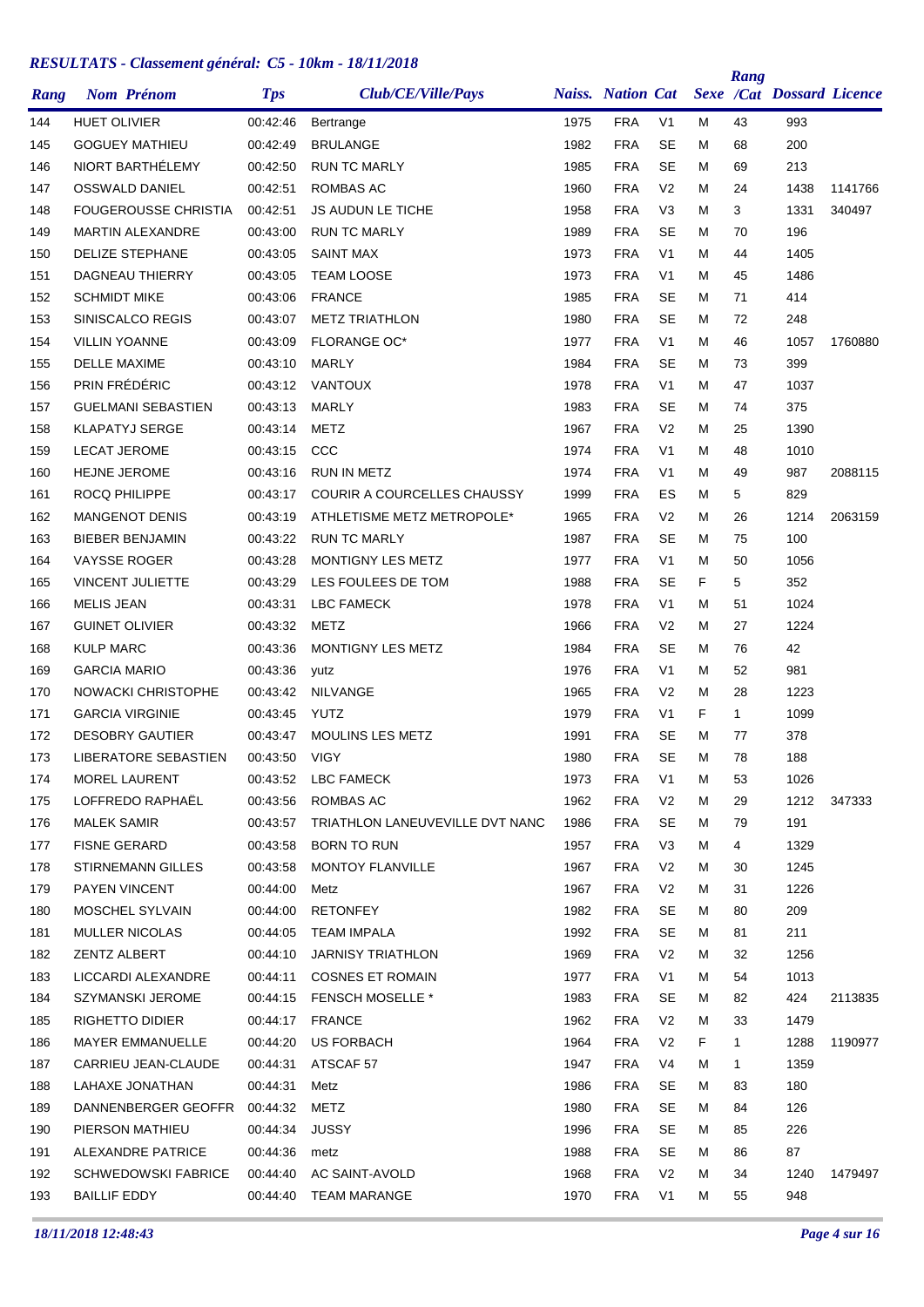| Rang | <b>Nom Prénom</b>          | <b>Tps</b> | Club/CE/Ville/Pays                   |      | <b>Naiss.</b> Nation Cat |                |    | Rang           | <b>Sexe /Cat Dossard Licence</b> |         |
|------|----------------------------|------------|--------------------------------------|------|--------------------------|----------------|----|----------------|----------------------------------|---------|
| 194  | CANNAROZZO GAETANO         | 00:44:44   | thionville                           | 1967 | <b>FRA</b>               | V <sub>2</sub> | М  | 35             | 1170                             |         |
| 195  | ROCHA PHILIPPE             | 00:44:44   | <b>METZ TRIATHLON</b>                | 1973 | <b>FRA</b>               | V <sub>1</sub> | М  | 56             | 1043                             |         |
| 196  | ROCHA ANGÉLIQUE            | 00:44:45   | <b>METZ TRIATHLON</b>                | 1976 | <b>FRA</b>               | V <sub>1</sub> | F  | $\overline{2}$ | 1119                             |         |
| 197  | <b>GRASSET PIERRE</b>      | 00:44:47   | <b>METZ TRIATHLON</b>                | 1980 | <b>FRA</b>               | <b>SE</b>      | М  | 87             | 147                              | 7643    |
| 198  | <b>WARIN JEROME</b>        | 00:44:48   | <b>HETTANGE GRANDE</b>               | 1973 | <b>FRA</b>               | V <sub>1</sub> | М  | 57             | 1451                             |         |
| 199  | <b>DJOMNA JEAN-JACQUES</b> | 00:44:52   | <b>S/L AC AMNEVILLE</b>              | 1976 | <b>FRA</b>               | V <sub>1</sub> | М  | 58             | 969                              | 2143579 |
| 200  | PERRIN MAXIME              | 00:44:52   | Metz                                 | 1985 | <b>FRA</b>               | <b>SE</b>      | М  | 88             | 221                              |         |
| 201  | <b>SALGUEIRO CLAUDIA</b>   | 00:44:54   | ATHLETISME METZ METROPOLE*           | 1994 | <b>FRA</b>               | <b>SE</b>      | F  | 6              | 334                              | 1975069 |
| 202  | <b>LARISCH YANNICK</b>     | 00:44:54   | Metz                                 | 1976 | <b>FRA</b>               | V <sub>1</sub> | М  | 59             | 1007                             |         |
| 203  | <b>FORSTER OLIVIER</b>     | 00:44:56   | AC SAINT-AVOLD                       | 1983 | <b>FRA</b>               | <b>SE</b>      | М  | 89             | 144                              |         |
| 204  | <b>SCHIVRE VINCENT</b>     | 00:45:02   | <b>VIGY</b>                          | 1979 | <b>FRA</b>               | V <sub>1</sub> | М  | 60             | 1446                             |         |
| 205  | <b>LAGARDE EMILIE</b>      | 00:45:05   | <b>RUN TC MARLY</b>                  | 1982 | <b>FRA</b>               | <b>SE</b>      | F  | 7              | 309                              |         |
| 206  | <b>JUNGMANN VINCENT</b>    | 00:45:08   | <b>TEAM DOCTEUR SOURIRE</b>          | 1969 | <b>FRA</b>               | V <sub>2</sub> | М  | 36             | 1194                             |         |
| 207  | <b>PANATO YANNICK</b>      | 00:45:11   | <b>POM</b>                           | 1981 | <b>FRA</b>               | <b>SE</b>      | М  | 90             | 215                              |         |
| 208  | <b>BOURDEAU THOMAS</b>     | 00:45:12   | Le Ban Saint Martin                  | 1984 | <b>FRA</b>               | <b>SE</b>      | М  | 91             | 108                              |         |
| 209  | <b>NONON LAURENT</b>       | 00:45:13   | MARLY                                | 1968 | <b>FRA</b>               | V <sub>2</sub> | м  | 37             | 1424                             |         |
| 210  | <b>MAURER PIERRE</b>       | 00:45:14   | <b>METZ</b>                          | 1989 | <b>FRA</b>               | <b>SE</b>      | М  | 92             | 204                              |         |
| 211  | LIEGEOIS LAETITIA          | 00:45:16   | ARS SUR MOSELLE                      | 1977 | <b>FRA</b>               | V <sub>1</sub> | F  | 3              | 1472                             |         |
| 212  | LOIODICE OLIVIER           | 00:45:18   | DONCOURT LES CONFLANS                | 1982 | <b>FRA</b>               | <b>SE</b>      | М  | 93             | 189                              |         |
| 213  | <b>LEHMANN JULIEN</b>      | 00:45:21   | Metz                                 | 1984 | <b>FRA</b>               | <b>SE</b>      | М  | 94             | 186                              |         |
| 214  | MOINAUX JÉRÔME             | 00:45:21   | <b>CLUB COURSE COMITE ENTREPRISE</b> | 1979 | <b>FRA</b>               | V <sub>1</sub> | M  | 61             | 1025                             | 1868208 |
| 215  | <b>MOLTER GILLES</b>       | 00:45:22   | LOUVIGNY                             | 1980 | <b>FRA</b>               | <b>SE</b>      | М  | 95             | 45                               |         |
| 216  | <b>STEYER RICHARD</b>      | 00:45:23   | <b>MONTOY FLANVILLE</b>              | 1966 | <b>FRA</b>               | V <sub>2</sub> | М  | 38             | 1244                             |         |
| 217  | ANSELMET DAVID             | 00:45:24   | <b>FRANCE</b>                        | 1971 | <b>FRA</b>               | V <sub>1</sub> | М  | 62             | 1500                             |         |
| 218  | <b>FEITH JULIEN</b>        | 00:45:25   | Cattenom                             | 1991 | <b>FRA</b>               | <b>SE</b>      | М  | 96             | 138                              |         |
| 219  | <b>LAVISSE BRUNO</b>       | 00:45:28   | EA LE CREUSOT                        | 1990 | <b>FRA</b>               | <b>SE</b>      | М  | 97             | 379                              | 143904  |
| 220  | <b>MARQUE ANTOINE</b>      | 00:45:29   | <b>METZ</b>                          | 1998 | <b>FRA</b>               | ES             | М  | 6              | 818                              |         |
| 221  | <b>SAUMARD GHISLAIN</b>    | 00:45:29   | <b>RUN IN METZ</b>                   | 1983 | <b>FRA</b>               | <b>SE</b>      | М  | 98             | 243                              | 2071420 |
| 222  | <b>WEISS BENJAMIN</b>      | 00:45:29   | C3F VTT                              | 1990 | <b>FRA</b>               | <b>SE</b>      | М  | 99             | 380                              |         |
| 223  | <b>GIES BRUNO</b>          | 00:45:31   | <b>TEAM FRIGO EST</b>                | 1981 | <b>FRA</b>               | <b>SE</b>      | М  | 100            | 363                              |         |
| 224  | <b>VALENTIN MIREILLE</b>   | 00:45:34   | Thionville                           | 1965 | <b>FRA</b>               | V <sub>2</sub> | F  | $\overline{c}$ | 1302                             |         |
| 225  | <b>IORIO JULIEN</b>        | 00:45:34   | Guénange                             | 1981 | <b>FRA</b>               | SE             | M  | 101            | 164                              |         |
| 226  | <b>SPIR AURELIE</b>        | 00:45:35   | ATHLETISME METZ METROPOLE*           | 1986 | <b>FRA</b>               | <b>SE</b>      | F  | 8              | 347                              | 2095854 |
| 227  | <b>LEGER LAURENT</b>       | 00:45:36   | <b>FRIGO EST</b>                     | 1968 | <b>FRA</b>               | V <sub>2</sub> | Μ  | 39             | 915                              | 373759  |
| 228  | <b>ENGRAND CHRISTOPHE</b>  | 00:45:37   | Le Ban st martin                     | 1976 | <b>FRA</b>               | V <sub>1</sub> | М  | 63             | 975                              |         |
| 229  | <b>FIORUCCI PATRICK</b>    | 00:45:37   | villerupt                            | 1955 | <b>FRA</b>               | V <sub>3</sub> | М  | 5              | 1328                             |         |
| 230  | FREISMUTH FREDDY           | 00:45:40   | <b>FRANCE</b>                        | 1973 | <b>FRA</b>               | V <sub>1</sub> | Μ  | 64             | 1458                             |         |
| 231  | <b>BOUR FREDERIC</b>       | 00:45:41   | <b>SLTM</b>                          | 1965 | <b>FRA</b>               | V <sub>2</sub> | M  | 40             | 1167                             |         |
| 232  | PICHER CHLOE               | 00:45:48   | <b>IDSID 2</b>                       | 1989 | <b>FRA</b>               | <b>SE</b>      | F. | 9              | 387                              |         |
| 233  | PICHER MATHIEU             | 00:45:49   | <b>STRASBOURG</b>                    | 1983 | <b>FRA</b>               | SE             | Μ  | 102            | 386                              |         |
| 234  | POIVERT THOMAS             | 00:45:49   | <b>METZ</b>                          | 1996 | <b>FRA</b>               | <b>SE</b>      | М  | 103            | 231                              |         |
| 235  | <b>MARET MICHAEL</b>       | 00:45:51   | <b>METZ</b>                          | 1985 | <b>FRA</b>               | <b>SE</b>      | м  | 104            | 194                              |         |
| 236  | UNTEREINER LAURENT         | 00:45:54   | Metz                                 | 1964 | <b>FRA</b>               | V <sub>2</sub> | М  | 41             | 1250                             |         |
| 237  | LANIEZ ANTOINE             | 00:45:54   | Longeville les Metz                  | 1980 | <b>FRA</b>               | <b>SE</b>      | M  | 105            | 183                              |         |
| 238  | <b>BESSE MARION</b>        | 00:45:54   | <b>PESSAC</b>                        | 1997 | <b>FRA</b>               | ES             | F  | $\overline{2}$ | 775                              |         |
| 239  | HUNTER MICKAEL             | 00:45:56   | Haudainville                         | 1981 | <b>FRA</b>               | <b>SE</b>      | Μ  | 106            | 162                              |         |
| 240  | METHIA AURÉLIEN            | 00:45:57   | Servigny Lès Raville                 | 1982 | <b>FRA</b>               | <b>SE</b>      | Μ  | 107            | 207                              |         |
| 241  | <b>SANTY ANNE</b>          | 00:45:58   | RUN IN METZ                          | 1975 | <b>FRA</b>               | V <sub>1</sub> | F. | 4              | 1124                             | 1731454 |
| 242  | DESSON CLÉMENT             | 00:45:58   | Uckange                              | 1986 | <b>FRA</b>               | <b>SE</b>      | М  | 108            | 132                              |         |
| 243  | <b>TARILLON EMMANUEL</b>   | 00:46:00   | Metz                                 | 1984 | <b>FRA</b>               | SE             | М  | 109            | 252                              |         |
|      |                            |            |                                      |      |                          |                |    |                |                                  |         |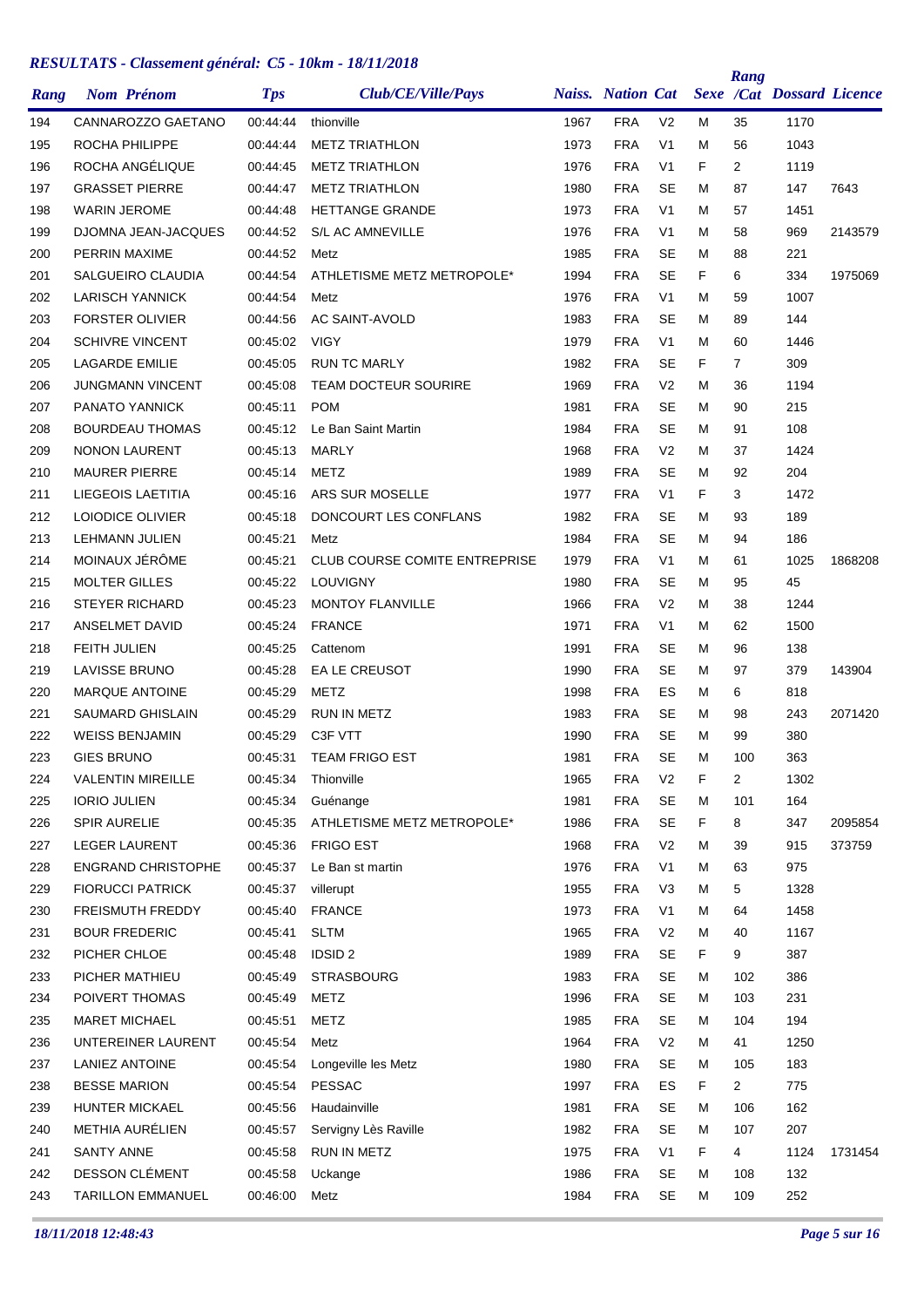| Rang | <b>Nom Prénom</b>                       | <b>Tps</b>      | Club/CE/Ville/Pays                              |      | <b>Naiss.</b> Nation Cat |                |    | Rang           | Sexe /Cat Dossard Licence |         |
|------|-----------------------------------------|-----------------|-------------------------------------------------|------|--------------------------|----------------|----|----------------|---------------------------|---------|
| 244  | <b>BINI FERROUDJA</b>                   | 00:46:02        | ATHLETISME METZ METROPOLE*                      | 1977 | <b>FRA</b>               | V <sub>1</sub> | F. | 5              | 1081                      | 1493430 |
| 245  | SAILA MORAD                             | 00:46:05        | METZ                                            | 1967 | <b>FRA</b>               | V <sub>2</sub> | м  | 42             | 1388                      |         |
| 246  | <b>KORANI SOMAR</b>                     | 00:46:05        | Pouilly                                         | 1971 | <b>FRA</b>               | V <sub>1</sub> | м  | 65             | 1000                      |         |
| 247  | MARCHAND BERTRAND                       | 00:46:06        | METZ                                            | 1986 | <b>FRA</b>               | <b>SE</b>      | М  | 110            | 376                       |         |
| 248  | PAREL DOMINIQUE                         | 00:46:09        | ROMA'NAMPY POUR MADAGASCAR                      | 1975 | <b>FRA</b>               | V <sub>1</sub> | М  | 66             | 1030                      |         |
| 249  | <b>MULLER GERARD</b>                    | 00:46:13        | ATHLETISME METZ METROPOLE*                      | 1967 | <b>FRA</b>               | V <sub>2</sub> | М  | 43             | 1220                      | 1740303 |
| 250  | LAVA STIEN FRÉDÉRIQUE                   | 00:46:14        | <b>RUN IN METZ</b>                              | 1969 | <b>FRA</b>               | V <sub>2</sub> | F  | 3              | 1282                      | 2039285 |
| 251  | <b>GREINGOR JEAN-LUC</b>                | 00:46:17        | longeville les metz                             | 1958 | <b>FRA</b>               | V <sub>3</sub> | M  | 6              | 1335                      |         |
| 252  | ZIMMER NATHALIE                         | 00:46:21        | ATHLETISME METZ METROPOLE*                      | 1970 | <b>FRA</b>               | V <sub>1</sub> | F  | 6              | 1131                      | 1063389 |
| 253  | <b>JACQUOT CELINE</b>                   | 00:46:21        | E SPORTIVE THIONVILLE-YUTZ                      | 1973 | <b>FRA</b>               | V <sub>1</sub> | F  | $\overline{7}$ | 1104                      | 1859988 |
| 254  | KLEIN ALEXANDER                         | 00:46:23        | Paris                                           | 1991 | <b>FRA</b>               | <b>SE</b>      | M  | 111            | 172                       |         |
| 255  | KISCH ALOYSE                            | 00:46:23        | Sanem                                           | 1948 | <b>FRA</b>               | V <sub>4</sub> | М  | 2              | 1364                      |         |
| 256  | <b>MERTZ MARTIN</b>                     | 00:46:24        | <b>FRANCE</b>                                   | 1995 | <b>FRA</b>               | SE             | м  | 112            | 400                       |         |
| 257  | <b>BENDER JEAN-MICHEL</b>               | 00:46:26        | koenigsmacker                                   | 1970 | <b>FRA</b>               | V <sub>1</sub> | М  | 67             | 950                       |         |
| 258  | PONTAROLO PASCAL                        | 00:46:27        | Fameck                                          | 1968 | <b>FRA</b>               | V <sub>2</sub> | м  | 44             | 1231                      |         |
| 259  | <b>WEILAND PATRICK</b>                  | 00:46:29        | Saint Nicolas en Forêt                          | 1961 | <b>FRA</b>               | V <sub>2</sub> | м  | 45             | 1254                      |         |
| 260  | <b>GUILLEMER GREGORY</b>                | 00:46:30        | Valmestroff                                     | 1979 | <b>FRA</b>               | V <sub>1</sub> | М  | 68             | 986                       |         |
| 261  | <b>MATUSIAK CHRISTOPHE</b>              | 00:46:33        | <b>METZ</b>                                     | 1982 | <b>FRA</b>               | SE             | М  | 113            | 202                       |         |
| 262  | PIERSON HERVE                           | 00:46:34        | <b>METZ</b>                                     | 1966 | <b>FRA</b>               | V <sub>2</sub> | М  | 46             | 1230                      |         |
| 263  | <b>VEILLER ERIC</b>                     | 00:46:34        | <b>COURIR A COURCELLES CHAUSSY</b>              | 1964 | <b>FRA</b>               | V <sub>2</sub> | м  | 47             | 1487                      |         |
| 264  | <b>BESSEMOULIN PIERRE</b>               | 00:46:35        | <b>METZ</b>                                     | 1989 | <b>RANC</b>              | <b>SE</b>      | м  | 114            | 436                       |         |
| 265  | ROCQ JEAN-CLAUDE                        | 00:46:35        | <b>COURIR A COURCELLES CHAUSSY</b>              | 1961 | <b>FRA</b>               | V <sub>2</sub> | М  | 48             | 1488                      |         |
| 266  | <b>BARRAT VINCENT</b>                   | 00:46:43        | <b>METZ</b>                                     | 1984 | <b>FRA</b>               | SE             | М  | 115            | 89                        |         |
| 267  | <b>CARRI JONATHAN</b>                   | 00:46:46        | <b>FRANCE</b>                                   | 1982 | <b>FRA</b>               | <b>SE</b>      | м  | 116            | 441                       |         |
| 268  | LINTZ JEAN-PIERRE                       | 00:46:47        | <b>METZ TRIATHLON</b>                           | 1966 | <b>FRA</b>               | V <sub>2</sub> | м  | 49             | 1211                      | 160183  |
| 269  | STOERKEL FLORIAN                        | 00:46:49        | <b>MECLEUVES</b>                                | 1991 | <b>FRA</b>               | <b>SE</b>      | М  | 117            | 381                       |         |
| 270  | <b>THENOT DENIS</b>                     | 00:46:49        | Puttelange les Thionville                       | 1980 | <b>FRA</b>               | <b>SE</b>      | М  | 118            | 253                       |         |
| 271  | LORENZINI JEREMY                        | 00:46:50        | RUN DECAT' SEMECOURT                            | 1987 | <b>FRA</b>               | <b>SE</b>      | М  | 119            | 190                       |         |
| 272  | <b>MATZ ANTHONY</b>                     | 00:46:52        | METZ                                            | 1996 | <b>FRA</b>               | SE             | М  | 120            | 203                       |         |
| 273  | <b>FATON BRIGITTE</b>                   | 00:46:54        | ATHLETISME METZ METROPOLE*                      | 1959 | <b>FRA</b>               | V <sub>3</sub> | F  | 1              | 1349                      | 2131256 |
| 274  | <b>BERNARDY ERIC</b>                    | 00:46:55        | Longeville les metz                             | 1963 | <b>FRA</b>               | V <sub>2</sub> | M  | 50             | 1163                      |         |
| 275  | ZIGNIN SERGE                            | 00:46:58        | S/L UA KONAKER                                  | 1960 | <b>FRA</b>               | V <sub>2</sub> | М  | 51             | 1257                      | 1120050 |
| 276  | <b>VENAMBRE FRANCOIS</b>                | 00:46:59        | FRANCE                                          | 1974 | <b>FRA</b>               | V <sub>1</sub> | м  | 69             | 1453                      |         |
|      | PERES ELISE                             |                 | ATHLETISME METZ METROPOLE*                      | 1998 | <b>FRA</b>               | ES             | F. |                | 819                       |         |
| 277  |                                         | 00:46:59        |                                                 |      |                          |                |    | 3              |                           | 1359503 |
| 278  | <b>MARC LAURENT</b>                     | 00:47:00        | <b>RUN TC MARLY</b>                             | 1967 | <b>FRA</b>               | V <sub>2</sub> | м  | 52             | 1215                      |         |
| 279  | PERES HUBERT                            | 00:47:00        | MONTIGNY LES METZ<br>ATHLETISME METZ METROPOLE* | 1966 | <b>FRA</b>               | V <sub>2</sub> | М  | 53             | 913                       |         |
| 280  | DALMASSO HÉLÈNE                         | 00:47:01        |                                                 | 1980 | <b>FRA</b>               | <b>SE</b>      | F. | 10             | 286                       | 1827870 |
| 281  | BERNARD AURÉLIEN<br><b>GARCIA SENEN</b> | 00:47:01        | METZ                                            | 1989 | <b>FRA</b>               | SE             | М  | 121            | 99                        |         |
| 282  |                                         | 00:47:02        | ATHLETISME METZ METROPOLE*                      | 1959 | <b>FRA</b>               | V <sub>3</sub> | М  | 7              | 1332                      | 1588692 |
| 283  | <b>BOMMERSBACH EDGARD</b>               | 00:47:04        | <b>CAN SARREGUEMINES</b>                        | 1949 | <b>FRA</b>               | V <sub>4</sub> | М  | 3              | 1454                      |         |
| 284  | ALBERT PASCAL                           | 00:47:06        | <b>ST AVOLD</b>                                 | 1957 | <b>FRA</b>               | V <sub>3</sub> | М  | 8              | 1318                      |         |
| 285  | <b>DORR THIERRY</b>                     | 00:47:06        | TEAM WEIZEN                                     | 1971 | <b>FRA</b>               | V <sub>1</sub> | М  | 70             | 970                       |         |
| 286  | <b>GALLINA JEAN-LUC</b>                 | 00:47:07        | METZ                                            | 1967 | <b>FRA</b>               | V <sub>2</sub> | М  | 54             | 1182                      |         |
| 287  | <b>HOUILLON CHRISTOPHE</b>              | 00:47:11 C.C.C. |                                                 | 1978 | <b>FRA</b>               | V <sub>1</sub> | М  | 71             | 990                       |         |
| 288  | THUAU HOESSLER SANDR 00:47:15           |                 | S/L AC AMNEVILLE                                | 1974 | <b>FRA</b>               | V <sub>1</sub> | F. | 8              | 907                       | 2147777 |
| 289  | <b>ALLIE PATRICE</b>                    | 00:47:30        | <b>MECLEUVES</b>                                | 1984 | <b>FRA</b>               | <b>SE</b>      | М  | 122            | 365                       |         |
| 290  | <b>CARON RAPHAEL</b>                    | 00:47:33        | Metz                                            | 1976 | <b>FRA</b>               | V <sub>1</sub> | М  | 72             | 960                       |         |
| 291  | <b>WEBER MARC</b>                       | 00:47:36        | <b>RUN TC MARLY</b>                             | 1971 | <b>FRA</b>               | V <sub>1</sub> | М  | 73             | 1061                      |         |
| 292  | DERULE HERVE                            | 00:47:36        | ATHLETISME METZ METROPOLE*                      | 1961 | <b>FRA</b>               | V <sub>2</sub> | М  | 55             | 1175                      | 1842205 |
| 293  | PERNOT VINCENT                          |                 | 00:47:37 FRANCE                                 | 1993 | <b>FRA</b>               | <b>SE</b>      | М  | 123            | 427                       |         |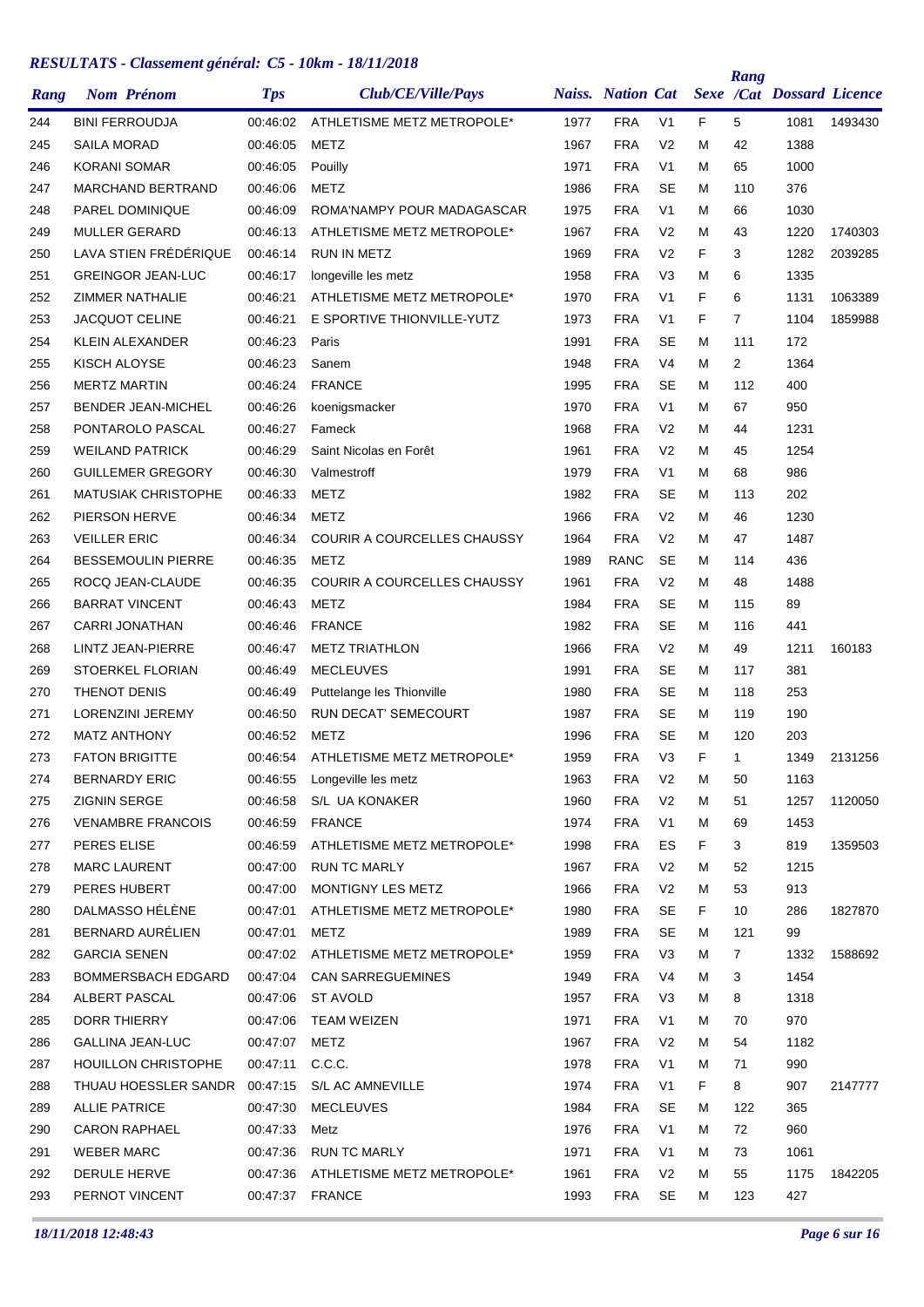|      |                       |                           |            |                                 |      |                          |                |    | Rang           |                                  |         |
|------|-----------------------|---------------------------|------------|---------------------------------|------|--------------------------|----------------|----|----------------|----------------------------------|---------|
| Rang |                       | <b>Nom Prénom</b>         | <b>Tps</b> | <b>Club/CE/Ville/Pays</b>       |      | <b>Naiss. Nation Cat</b> |                |    |                | <b>Sexe /Cat Dossard Licence</b> |         |
| 294  | <b>BIDON CLAIRE</b>   |                           | 00:47:41   | <b>HAPPY TEAM</b>               | 1992 | <b>FRA</b>               | <b>SE</b>      | F  | 11             | 274                              |         |
| 295  |                       | <b>SINGUINIA PIERRE</b>   | 00:47:41   | Metz                            | 1994 | <b>FRA</b>               | <b>SE</b>      | М  | 124            | 247                              |         |
| 296  |                       | <b>CAPUANO RUGGIERO</b>   | 00:47:42   | <b>FAMECK</b>                   | 1971 | <b>FRA</b>               | V <sub>1</sub> | М  | 74             | 1493                             |         |
| 297  |                       | <b>MORLOT ISABELLE</b>    | 00:47:42   | METZ                            | 1979 | <b>FRA</b>               | V <sub>1</sub> | F  | 9              | 1113                             |         |
| 298  | <b>KLEIN JACQUES</b>  |                           | 00:47:42   | Chatillon                       | 1962 | <b>FRA</b>               | V <sub>2</sub> | М  | 56             | 1200                             |         |
| 299  |                       | <b>LAMBING PATRICE</b>    | 00:47:43   | <b>TRIATHLON NANCY LORRAINE</b> | 1959 | <b>FRA</b>               | V <sub>3</sub> | М  | 9              | 1435                             |         |
| 300  | <b>FRENTZ ALAIN</b>   |                           | 00:47:45   | MOULINS LÈS METZ                | 1966 | <b>FRA</b>               | V <sub>2</sub> | М  | 57             | 1402                             |         |
| 301  |                       | <b>MARTINET BAPTISTE</b>  | 00:47:47   | Metz                            | 1993 | <b>FRA</b>               | <b>SE</b>      | М  | 125            | 197                              |         |
| 302  |                       | <b>GINOUX NICOLAS</b>     | 00:47:47   | DPTINFO@IUTMETZ                 | 1974 | <b>FRA</b>               | V <sub>1</sub> | М  | 75             | 983                              |         |
| 303  | <b>MICHEL PIERRE</b>  |                           | 00:47:47   | <b>RUN TC MARLY</b>             | 1967 | <b>FRA</b>               | V <sub>2</sub> | м  | 58             | 1417                             |         |
| 304  |                       | <b>LAROCHE PIERRE</b>     | 00:47:49   | DPTINFO@IUTMETZ                 | 1971 | <b>FRA</b>               | V <sub>1</sub> | М  | 76             | 1008                             |         |
| 305  | ZITELLI JEREMY        |                           | 00:47:55   | <b>ZIT TRAIL</b>                | 1985 | <b>FRA</b>               | SE             | М  | 126            | 425                              |         |
| 306  |                       | <b>SCHNEIDER THIERRY</b>  | 00:47:58   | <b>PLOVAN</b>                   | 1972 | <b>FRA</b>               | V <sub>1</sub> | М  | 77             | 1450                             |         |
| 307  | <b>WEINLAND LOIC</b>  |                           | 00:48:00   | CREUTZWALD                      | 1983 | <b>FRA</b>               | <b>SE</b>      | М  | 127            | 364                              |         |
| 308  |                       | CAPPELLANO ANTONELLA      | 00:48:01   | E SPORTIVE THIONVILLE-YUTZ      | 1969 | <b>FRA</b>               | V <sub>2</sub> | F  | 4              | 1085                             | 625196  |
| 309  | SOMMER LUC            |                           | 00:48:02   | <b>FENETRANGE TRIATHLON</b>     | 1996 | <b>FRA</b>               | <b>SE</b>      | м  | 128            | 249                              |         |
| 310  | <b>LEFORT ALLAN</b>   |                           | 00:48:05   | Sainte Marie aux chênes         | 1989 | <b>FRA</b>               | <b>SE</b>      | М  | 129            | 185                              |         |
| 311  |                       | AMELLA FREDERIC           | 00:48:07   | SANRY LÈS VIGY                  | 1977 | <b>FRA</b>               | V <sub>1</sub> | М  | 78             | 1394                             |         |
| 312  |                       | DIEUDONNE PHILIPPE        | 00:48:08   | <b>FONTOY</b>                   | 1957 | <b>FRA</b>               | V <sub>3</sub> | М  | 10             | 1495                             |         |
| 313  |                       | PERDREAU YVES EMMAN       | 00:48:11   | <b>SAMPIGNY</b>                 | 1979 | <b>FRA</b>               | V <sub>1</sub> | М  | 79             | 1411                             |         |
| 314  |                       | <b>BEAUSIRE MARC</b>      | 00:48:12   | S/L AC AMNEVILLE                | 1983 | <b>FRA</b>               | <b>SE</b>      | м  | 130            | 41                               | 2115669 |
| 315  |                       | <b>MAHIEU CHRISTOPHE</b>  | 00:48:13   | LE BAN SAINT MARTIN             | 1971 | <b>FRA</b>               | V <sub>1</sub> | М  | 80             | 1406                             |         |
| 316  | <b>GALLINA DAVID</b>  |                           | 00:48:15   | <b>ENTRANGE</b>                 | 1970 | <b>FRA</b>               | V <sub>1</sub> | Μ  | 81             | 1476                             |         |
| 317  | <b>BIDON JEAN</b>     |                           | 00:48:18   | <b>ES HAGONDANGE</b>            | 1959 | <b>FRA</b>               | V <sub>3</sub> | М  | 11             | 1427                             |         |
| 318  |                       | <b>STABARIN LOUIS</b>     | 00:48:19   | ATHLETISME METZ METROPOLE*      | 1963 | <b>FRA</b>               | V <sub>2</sub> | М  | 59             | 1243                             | 1530116 |
| 319  | <b>BROUT WILLIAM</b>  |                           | 00:48:21   | villerupt                       | 1948 | <b>FRA</b>               | V <sub>4</sub> | М  | 4              | 1358                             |         |
| 320  |                       | VENANDET-LECOMPTE AN      | 00:48:21   | <b>RUEIL MALMAISON</b>          | 1984 | <b>FRA</b>               | <b>SE</b>      | F  | 12             | 47                               |         |
| 321  |                       | <b>DUPORT CHARLINE</b>    | 00:48:22   | <b>RUN TC MARLY</b>             | 1989 | <b>FRA</b>               | <b>SE</b>      | F  | 13             | 290                              |         |
| 322  |                       | <b>CONTI JEAN-PIERRE</b>  | 00:48:25   | <b>RUN IN METZ</b>              | 1971 | <b>FRA</b>               | V <sub>1</sub> | М  | 82             | 1397                             | 1890855 |
| 323  | THIL CORALIE          |                           | 00:48:32   | <b>RUN DECAT' SEMECOURT</b>     | 1986 | <b>FRA</b>               | <b>SE</b>      | F  | 14             | 350                              |         |
| 324  | SANTANA ALDO          |                           | 00:48:32   | <b>METZ</b>                     | 1994 | <b>FRA</b>               | SE             | Μ  | 131            | 392                              |         |
| 325  |                       | LAFFARGUE LAURENT         | 00:48:34   | TEAM CREUTZWALD                 | 1970 | <b>FRA</b>               | V <sub>1</sub> | Μ  | 83             | 1003                             | 2126346 |
| 326  |                       | <b>JUNGMANN RICHARD</b>   | 00:48:36   | Ottonville                      | 1967 | <b>FRA</b>               | V2             | м  | 60             | 1195                             |         |
| 327  |                       | SAUNIER SANDRA            | 00:48:40   | <b>REMICH</b>                   | 1988 | <b>FRA</b>               | <b>SE</b>      | F  | 15             | 337                              |         |
| 328  |                       | COQUILLARD CHRISTOPH      | 00:48:41   | <b>PLESNOIS</b>                 | 1966 | <b>FRA</b>               | V <sub>2</sub> | Μ  | 61             | 1173                             |         |
| 329  |                       | <b>GUINEBERT ISABELLE</b> | 00:48:43   | longeville les metz             | 1969 | <b>FRA</b>               | V <sub>2</sub> | F. | 5              | 1273                             |         |
| 330  | <b>HEIB FLORENT</b>   |                           | 00:48:45   | <b>METZ</b>                     | 1999 | <b>FRA</b>               | ES             | м  | $\overline{7}$ | 755                              |         |
| 331  | PAUL LOGAN            |                           | 00:48:45   | MAIZIERES LES METZ              | 1986 | <b>FRA</b>               | <b>SE</b>      | Μ  | 132            | 218                              |         |
| 332  |                       | <b>HEIB JEAN PASCAL</b>   | 00:48:46   | <b>METZ</b>                     | 1965 | <b>FRA</b>               | V <sub>2</sub> | Μ  | 62             | 914                              |         |
| 333  |                       | <b>BAUMANN BENJAMIN</b>   | 00:48:46   | thionville                      | 1992 | <b>FRA</b>               | <b>SE</b>      | м  | 133            | 90                               |         |
| 334  | <b>PROTIN HERVE</b>   |                           | 00:48:51   | RUN IN METZ                     | 1976 | <b>FRA</b>               | V <sub>1</sub> | м  | 84             | 1038                             | 1890858 |
| 335  |                       | <b>UBASSY MICKAËL</b>     | 00:48:51   | Metz                            | 1971 | <b>FRA</b>               | V <sub>1</sub> | м  | 85             | 1054                             |         |
| 336  |                       | <b>BLADT SEBASTIEN</b>    | 00:48:52   | <b>ES HAGONDANGE</b>            | 1981 | <b>FRA</b>               | <b>SE</b>      | м  | 134            | 101                              |         |
| 337  | LUTZ NOEMIE           |                           | 00:48:53   | ATHLETISME METZ METROPOLE*      | 1989 | <b>FRA</b>               | <b>SE</b>      | F  | 16             | 394                              | 108687  |
| 338  |                       | <b>TURADO MICKAEL</b>     | 00:48:54   | FRANCE                          | 1992 | <b>FRA</b>               | <b>SE</b>      | Μ  | 135            | 432                              |         |
| 339  |                       | <b>STARCK VINCENT</b>     | 00:48:55   | Essey les nancy                 | 1984 | <b>FRA</b>               | <b>SE</b>      | Μ  | 136            | 251                              |         |
| 340  |                       | DIDIER NICOLAS            | 00:48:57   | SAIZERAIS                       | 1980 | <b>FRA</b>               | <b>SE</b>      | м  | 137            | 389                              |         |
| 341  | <b>BINDA PHILIPPE</b> |                           | 00:48:58   | <b>METZ</b>                     | 1972 | <b>FRA</b>               | V <sub>1</sub> | м  | 86             | 956                              |         |
| 342  | PY JACQUES            |                           | 00:48:59   | ASSOCIATION SPORTIVE GANDRANGE  | 1943 | <b>FRA</b>               | V4             | м  | 5              | 1366                             | 1826771 |
| 343  |                       | <b>GRASSET SOPHIE</b>     | 00:49:01   | LE BAN SAINT MARTIN             | 1980 | <b>FRA</b>               | <b>SE</b>      | F  | 17             | 303                              |         |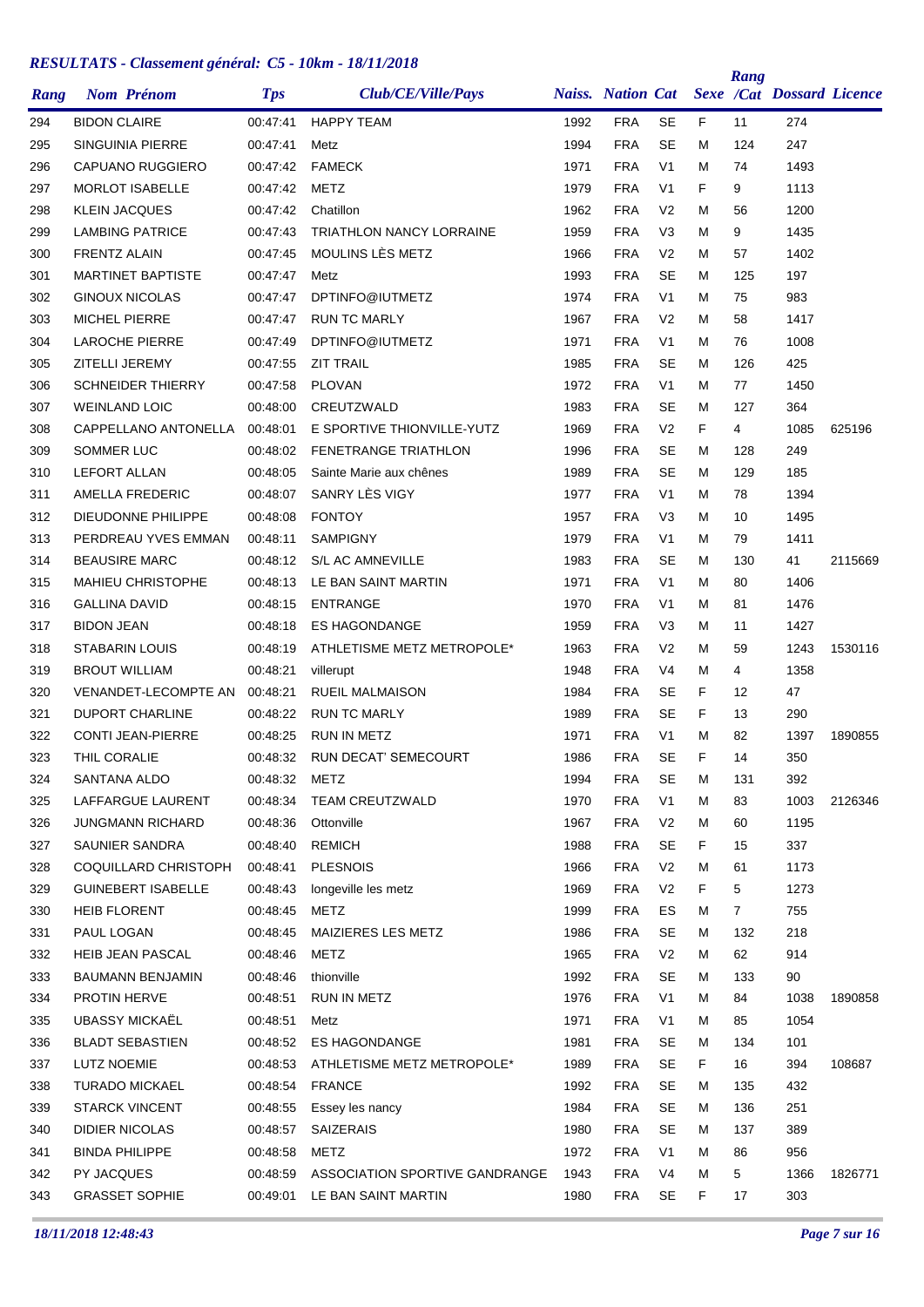| Rang | <b>Nom Prénom</b>           | <b>Tps</b> | Club/CE/Ville/Pays                |      | <b>Naiss.</b> Nation Cat |                |    | Rang           | <b>Sexe /Cat Dossard Licence</b> |         |
|------|-----------------------------|------------|-----------------------------------|------|--------------------------|----------------|----|----------------|----------------------------------|---------|
| 344  | SWIERZEWSKI PAULINE         | 00:49:01   | Elvange                           | 1996 | <b>FRA</b>               | <b>SE</b>      | F  | 18             | 348                              |         |
| 345  | <b>CARON MEDINE</b>         | 00:49:02   | Metz                              | 1980 | <b>FRA</b>               | <b>SE</b>      | F  | 19             | 281                              |         |
| 346  | <b>RICHET SOPHIE</b>        | 00:49:02   | <b>FRANCE</b>                     | 1987 | <b>FRA</b>               | <b>SE</b>      | F  | 20             | 446                              |         |
| 347  | <b>GUYOT FLORIANT</b>       | 00:49:03   | <b>FRANCE</b>                     | 1972 | <b>FRA</b>               | V <sub>1</sub> | М  | 87             | 1456                             |         |
| 348  | <b>BILCZEWSKI KEVIN</b>     | 00:49:03   | montigny les metz                 | 1978 | <b>FRA</b>               | V <sub>1</sub> | м  | 88             | 955                              |         |
| 349  | <b>GUILLOSSON PHILIPPE</b>  | 00:49:04   | PUTTELANGE LES THIONVILLE         | 1972 | <b>FRA</b>               | V <sub>1</sub> | М  | 89             | 1375                             |         |
| 350  | <b>FARGEOT JONATHAN</b>     | 00:49:05   | <b>FRANCE</b>                     | 1980 | <b>FRA</b>               | SE             | М  | 138            | 426                              |         |
| 351  | <b>RICHARD GUY</b>          | 00:49:10   | <b>CA MALLING</b>                 | 1963 | <b>FRA</b>               | V <sub>2</sub> | М  | 63             | 1236                             |         |
| 352  | PHILIPPE ROMUALD            | 00:49:12   | kuntzig                           | 1976 | <b>FRA</b>               | V <sub>1</sub> | М  | 90             | 1035                             |         |
| 353  | PONSARD MICHELE             | 00:49:17   | ARRY                              | 1968 | <b>FRA</b>               | V <sub>2</sub> | F  | 6              | 1379                             |         |
| 354  | DJERMOUNE AHCÈNE            | 00:49:19   | ARS SUR MOSELLE                   | 1977 | <b>FRA</b>               | V <sub>1</sub> | М  | 91             | 968                              |         |
| 355  | <b>VANEL LUC</b>            | 00:49:20   | <b>WOIPPY</b>                     | 1968 | <b>FRA</b>               | V <sub>2</sub> | М  | 64             | 1251                             |         |
| 356  | PIERSON BERTRAND            | 00:49:23   | <b>ESCH SUR ALZETTE</b>           | 1994 | <b>FRA</b>               | <b>SE</b>      | М  | 139            | 227                              |         |
| 357  | LEFEVRE MICKAEL             | 00:49:23   | <b>Marieulles</b>                 | 1972 | <b>FRA</b>               | V <sub>1</sub> | Μ  | 92             | 1011                             |         |
| 358  | HOLLEVILLE JEAN PAUL        | 00:49:24   | <b>SPORTS LOISIRS TREMERY</b>     | 1968 | <b>FRA</b>               | V <sub>2</sub> | М  | 65             | 1192                             | 1854837 |
| 359  | DALMARD JEAN-EMMANU         | 00:49:24   | <b>GROUPE OPEN</b>                | 1971 | <b>FRA</b>               | V <sub>1</sub> | м  | 93             | 963                              |         |
| 360  | <b>GAROUTE GÉRARD</b>       | 00:49:25   | thionville                        | 1958 | <b>FRA</b>               | V <sub>3</sub> | М  | 12             | 1333                             |         |
| 361  | <b>SALVI SERGE</b>          | 00:49:25   | <b>FRANCE</b>                     | 1961 | <b>FRA</b>               | V <sub>2</sub> | М  | 66             | 1452                             |         |
| 362  | <b>BOILLAUD ADELINE</b>     | 00:49:25   | Homécourt                         | 1996 | <b>FRA</b>               | SE             | F  | 21             | 276                              |         |
| 363  | <b>GUITTON NICOLAS</b>      | 00:49:27   | METZ                              | 1984 | <b>FRA</b>               | <b>SE</b>      | М  | 140            | 151                              |         |
| 364  | PAVEAU ANTOINE              | 00:49:29   | METZ                              | 1980 | <b>RANC</b>              | <b>SE</b>      | М  | 141            | 435                              |         |
| 365  | <b>REZZIK ACHOUR</b>        | 00:49:32   | METZ                              | 1968 | <b>FRA</b>               | V <sub>2</sub> | М  | 67             | 1235                             |         |
| 366  | <b>FRIMOUR GILLES</b>       | 00:49:32   | METZ                              | 1982 | <b>FRA</b>               | <b>SE</b>      | М  | 142            | 372                              |         |
| 367  | <b>ENTEMEYER CHRISTELLE</b> | 00:49:36   | NON LICENCIÉE                     | 1974 | <b>FRA</b>               | V <sub>1</sub> | F  | 10             | 1096                             |         |
| 368  | <b>FREY CAMILLE</b>         | 00:49:36   | <b>FENETRANGE TRIATHLON</b>       | 1998 | <b>FRA</b>               | ES             | F  | 4              | 778                              |         |
| 369  | <b>COINUS MIRABELLE</b>     | 00:49:38   | Metz                              | 1996 | <b>FRA</b>               | <b>SE</b>      | F  | 22             | 284                              |         |
| 370  | <b>REISER ERIC</b>          | 00:49:40   | LE BAN SAINT MARTIN               | 1968 | <b>FRA</b>               | V <sub>2</sub> | М  | 68             | 1233                             |         |
| 371  | <b>KRITTER JEAN JACQUES</b> | 00:49:40   | ARGANCY                           | 1957 | <b>FRA</b>               | V <sub>3</sub> | М  | 13             | 1374                             |         |
| 372  | <b>SARRA FREDERIC</b>       | 00:49:41   | <b>FRANCE</b>                     | 1982 | <b>FRA</b>               | SE             | М  | 143            | 419                              |         |
| 373  | <b>PLAS PATRICE</b>         | 00:49:41   | Saint Privat la Montagne          | 1956 | <b>FRA</b>               | V <sub>3</sub> | М  | 14             | 1344                             |         |
| 374  | PLAS MARIE FRANCE           | 00:49:42   | Saint Privat la Montagne          | 1958 | <b>FRA</b>               | V <sub>3</sub> | F  | $\overline{c}$ | 1354                             |         |
| 375  | <b>BLUMA NICOLAS</b>        | 00:49:45   | METZ                              | 1989 | <b>FRA</b>               | <b>SE</b>      | м  | 144            | 102                              |         |
| 376  | HAAG FRÉDÉRIC               | 00:49:46   | Creutzwald                        | 1987 | <b>FRA</b>               | <b>SE</b>      | М  | 145            | 152                              |         |
| 377  | <b>TORLOTING REGIS</b>      | 00:49:46   | <b>MOTIV RUN</b>                  | 1975 | <b>FRA</b>               | V <sub>1</sub> | Μ  | 94             | 1053                             |         |
| 378  | <b>DUPONT THOMAS</b>        | 00:49:50   | Norges-la-Ville                   | 1982 | <b>FRA</b>               | <b>SE</b>      | м  | 146            | 135                              |         |
| 379  | <b>RENOUF FABRICE</b>       | 00:49:54   | ARGANCY                           | 1970 | <b>FRA</b>               | V <sub>1</sub> | м  | 95             | 1039                             |         |
| 380  | BOUAOUNE LÉA                | 00:49:56   | ATHLETISME METZ METROPOLE*        | 1987 | <b>FRA</b>               | <b>SE</b>      | F. | 23             | 278                              | 2148235 |
| 381  | <b>MEIER DANIEL</b>         | 00:50:00   | <b>FRANCE</b>                     | 1966 | <b>FRA</b>               | V <sub>2</sub> | Μ  | 69             | 1492                             |         |
| 382  | <b>VANSON DENIS</b>         | 00:50:01   | MARIEULLES                        | 1970 | <b>FRA</b>               | V1             | м  | 96             | 1055                             |         |
| 383  | <b>LAMY PASCAL</b>          | 00:50:02   | ARRY                              | 1968 | <b>FRA</b>               | V <sub>2</sub> | м  | 70             | 1204                             |         |
| 384  | NICOLAS GUILLAUME-ALE       | 00:50:05   | <b>METZ TRIATHLON</b>             | 1974 | <b>FRA</b>               | V <sub>1</sub> | Μ  | 97             | 1029                             |         |
| 385  | PICHER CLAUDE               | 00:50:05   | <b>SDM</b>                        | 1956 | <b>FRA</b>               | V <sub>3</sub> | м  | 15             | 1412                             |         |
| 386  | <b>WATKINS JEREMY</b>       | 00:50:07   | Metz                              | 1990 | <b>FRA</b>               | <b>SE</b>      | м  | 147            | 259                              |         |
| 387  | <b>BECHIR CLEMENT</b>       | 00:50:09   | Metz                              | 1988 | <b>FRA</b>               | <b>SE</b>      | Μ  | 148            | 93                               |         |
| 388  | PONTAROLO CHRISTINE         |            | 00:50:09 FLORANGE OC*             | 1966 | <b>FRA</b>               | V <sub>2</sub> | F  | $\overline{7}$ | 1293                             | 1144029 |
| 389  | KAHOUL ALI                  | 00:50:17   | S/L ATHLETISME SUD MESSIN         | 1967 | <b>FRA</b>               | V <sub>2</sub> | м  | 71             | 1197                             | 2111296 |
| 390  | AQUINO ÉMILIE               | 00:50:17   | La Maxe                           | 1984 | <b>FRA</b>               | <b>SE</b>      | F  | 24             | 265                              |         |
| 391  | <b>MEBARECK THIERRY</b>     | 00:50:17   | ATHLETISME METZ METROPOLE*        | 1974 | <b>FRA</b>               | V <sub>1</sub> | м  | 98             | 1023                             |         |
| 392  | <b>VILLA CHRISTINA</b>      | 00:50:22   | S/L GROUPE ATHLETIC COMMERCIEN    | 1976 | <b>FRA</b>               | V <sub>1</sub> | F  | 11             | 1407                             | 361970  |
| 393  | <b>GRANDIDIER PHILIPPE</b>  |            | 00:50:22 VAL ST-PIERRE ATHLETISME | 1971 | <b>FRA</b>               | V <sub>1</sub> | м  | 99             | 984                              | 1709773 |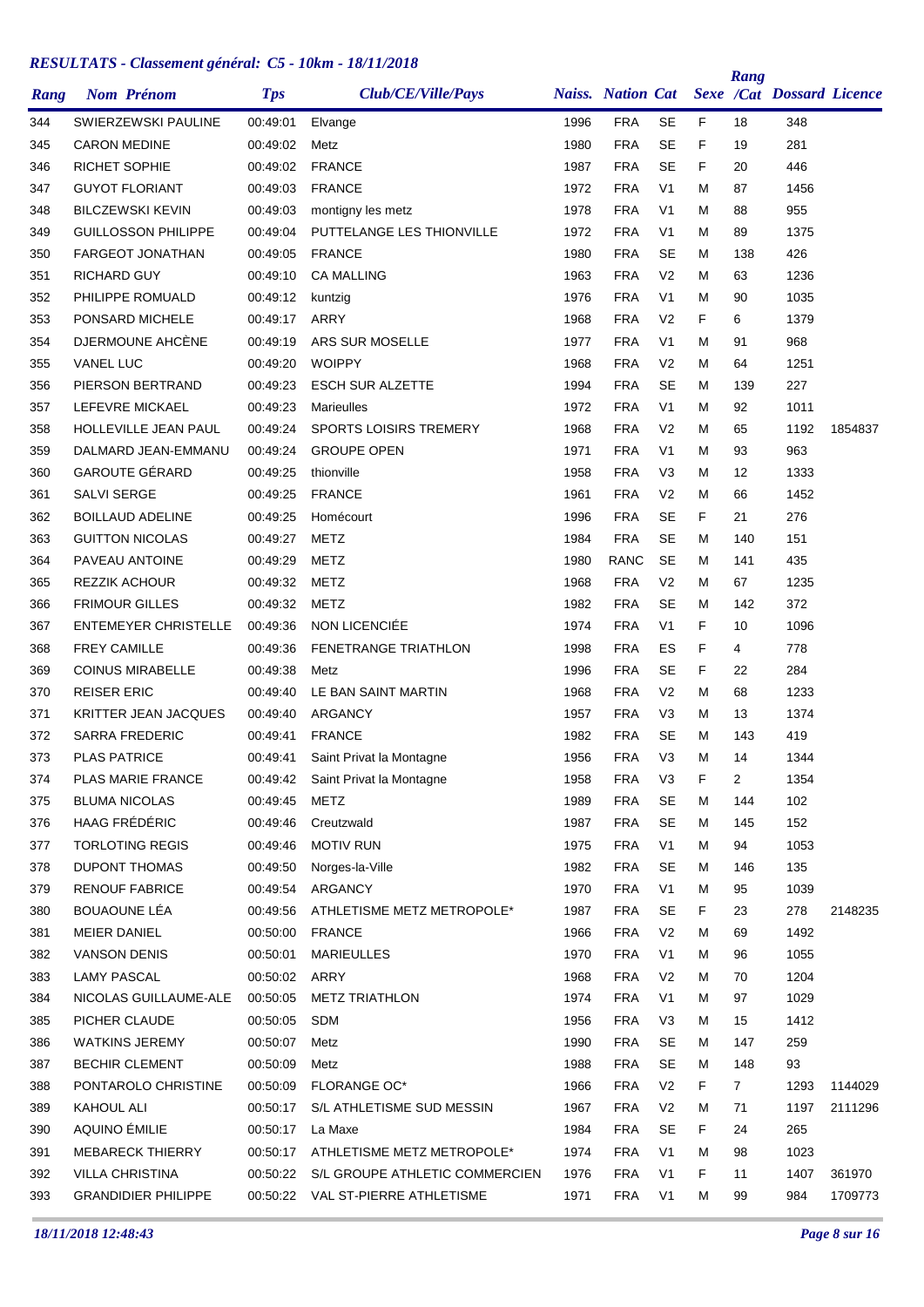| Rang | <b>Nom Prénom</b>           | <b>Tps</b> | Club/CE/Ville/Pays              |      | <b>Naiss. Nation Cat</b> |                |   | Rang           | <b>Sexe /Cat Dossard Licence</b> |         |
|------|-----------------------------|------------|---------------------------------|------|--------------------------|----------------|---|----------------|----------------------------------|---------|
| 394  | RINGENBACH GAËL             | 00:50:25   | <b>RUN IN METZ</b>              | 1991 | <b>FRA</b>               | <b>SE</b>      | М | 149            | 234                              | 2107865 |
| 395  | LOPES PAULO                 | 00:50:28   | <b>MARLY</b>                    | 1973 | <b>FRA</b>               | V <sub>1</sub> | Μ | 100            | 1014                             |         |
| 396  | <b>HANSER FREDERIC</b>      | 00:50:30   | LONGEVILLE LES METZ             | 1966 | <b>FRA</b>               | V <sub>2</sub> | М | 72             | 1432                             |         |
| 397  | <b>VANEL ELISE</b>          | 00:50:30   | TAF TOUT AZIMUT FAMECK          | 1999 | <b>FRA</b>               | ES             | F | 5              | 784                              |         |
| 398  | LANGENFELD REGIS            | 00:50:32   | <b>WOIPPY</b>                   | 1976 | <b>FRA</b>               | V <sub>1</sub> | М | 101            | 1005                             |         |
| 399  | AIGLEPIERRE ALEXIS          | 00:50:33   | metz                            | 1979 | <b>FRA</b>               | V <sub>1</sub> | Μ | 102            | 939                              |         |
| 400  | <b>TOUSSAINT THOMAS</b>     | 00:50:35   | <b>METZ</b>                     | 1992 | <b>FRA</b>               | SE             | Μ | 150            | 385                              |         |
| 401  | <b>BROSSARD DAVID</b>       | 00:50:35   | <b>NANCY</b>                    | 1985 | <b>FRA</b>               | <b>SE</b>      | Μ | 151            | 369                              |         |
| 402  | <b>KALUS XAVIER</b>         | 00:50:48   | <b>METZ</b>                     | 1967 | <b>FRA</b>               | V <sub>2</sub> | Μ | 73             | 1198                             |         |
| 403  | SOMMER BENOIT               | 00:50:54   | Marly                           | 1977 | <b>FRA</b>               | V <sub>1</sub> | М | 103            | 1050                             |         |
| 404  | <b>FIERMONTE VITO</b>       | 00:51:00   | SPIRIDON 08 LETZEBUERG          | 1953 | <b>FRA</b>               | V <sub>3</sub> | Μ | 16             | 1448                             |         |
| 405  | <b>CARRE MAXIME</b>         | 00:51:02   | SILLEGNY                        | 1999 | <b>FRA</b>               | ES             | Μ | 8              | 766                              |         |
| 406  | <b>KLEIN PHILIPPE</b>       | 00:51:04   | VAL ST-PIERRE ATHLETISME        | 1971 | <b>FRA</b>               | V <sub>1</sub> | М | 104            | 999                              | 293390  |
| 407  | <b>BENAC SANDY</b>          | 00:51:04   | <b>RUN IN METZ</b>              | 1980 | <b>FRA</b>               | SE             | F | 25             | 336                              | 1968267 |
| 408  | <b>FERSTER FABIEN</b>       | 00:51:05   | Retonfey                        | 1967 | <b>FRA</b>               | V <sub>2</sub> | М | 74             | 1180                             |         |
| 409  | <b>FILLAUD NICOLAS</b>      | 00:51:07   | Saint-Julien-lès-Metz           | 1979 | <b>FRA</b>               | V <sub>1</sub> | Μ | 105            | 977                              |         |
| 410  | <b>LAUGUSTIN CHRISTINE</b>  | 00:51:07   | ATHLETISME METZ METROPOLE*      | 1967 | <b>FRA</b>               | V <sub>2</sub> | F | 8              | 1281                             | 2058623 |
| 411  | <b>MARTINY MICKAEL</b>      | 00:51:11   | <b>FENSCH MOSELLE *</b>         | 1981 | <b>FRA</b>               | <b>SE</b>      | Μ | 152            | 198                              | 2116920 |
| 412  | <b>GRISVAL CHRISTOPHE</b>   | 00:51:18   | <b>METZ TRIATHLON</b>           | 1980 | <b>FRA</b>               | SE             | Μ | 153            | 148                              |         |
| 413  | <b>WIDMER EMMA</b>          | 00:51:20   | <b>DIEULOUARD</b>               | 1999 | <b>FRA</b>               | ES             | F | 6              | 785                              |         |
| 414  | INGELBERT GRÉGORY           | 00:51:27   | <b>JARNY</b>                    | 1980 | <b>FRA</b>               | <b>SE</b>      | Μ | 154            | 163                              |         |
| 415  | <b>SCHOWERT THIERRY</b>     | 00:51:31   | <b>METZ</b>                     | 1967 | <b>FRA</b>               | V <sub>2</sub> | М | 75             | 1242                             |         |
| 416  | KABLI ADRIEN                | 00:51:32   | Mancieulles                     | 1960 | <b>FRA</b>               | V <sub>2</sub> | Μ | 76             | 1196                             |         |
| 417  | LAUGUSTIN JEAN-LUC          | 00:51:35   | Mey                             | 1965 | <b>FRA</b>               | V <sub>2</sub> | Μ | 77             | 1206                             |         |
| 418  | <b>KLEIN DANIELLE</b>       | 00:51:35   | ATHLETISME METZ METROPOLE*      | 1960 | <b>FRA</b>               | V <sub>2</sub> | F | 9              | 1279                             | 78549   |
| 419  | COMAZZETTO JEAN-CHAR        | 00:51:36   | ASSOCIATION SPORTIVE GANDRANGE  | 1947 | <b>FRA</b>               | V4             | Μ | 6              | 1415                             | 969470  |
| 420  | <b>FISTER CHANTAL</b>       | 00:51:37   | FIDUCIAIRE CONTINENTALE LUXEMBO | 1969 | <b>FRA</b>               | V <sub>2</sub> | F | 10             | 1270                             |         |
| 421  | <b>HUTTAUX DIDIER</b>       | 00:51:40   | NOVÉANT sur Moselle             | 1966 | <b>FRA</b>               | V <sub>2</sub> | Μ | 78             | 1193                             |         |
| 422  | LANGARD CÉDRIC              | 00:51:43   | Metz                            | 1984 | <b>FRA</b>               | SE             | Μ | 155            | 181                              |         |
| 423  | <b>LEJAILLE DENIS</b>       | 00:51:43   | MONTIGNY LES METZ               | 1966 | <b>FRA</b>               | V <sub>2</sub> | M | 79             | 1391                             |         |
| 424  | <b>FESSECOURT BORIS</b>     | 00:51:44   | HAGONDANGE                      | 1983 | <b>FRA</b>               | <b>SE</b>      | Μ | 156            | 141                              |         |
| 425  | ROTI ROTI VITO              | 00:51:48   | <b>GUENANGE</b>                 | 1981 | <b>FRA</b>               | <b>SE</b>      | Μ | 157            | 238                              | 213813  |
| 426  | <b>BREUZIN THEOPHANE</b>    | 00:51:49   | ATHLETISME METZ METROPOLE*      | 1989 | <b>FRA</b>               | SE             | Μ | 158            | 393                              | 560030  |
| 427  | MAGGIO ANNE-CLAIRE          | 00:51:50   | bousse                          | 1985 | <b>FRA</b>               | <b>SE</b>      | F | 26             | 315                              |         |
| 428  | PHARIZAT HERVÉ              | 00:51:52   | DS4                             | 1967 | <b>FRA</b>               | V <sub>2</sub> | M | 80             | 1229                             |         |
| 429  | <b>DERSON DIDIER</b>        | 00:51:53   | Metz                            | 1964 | <b>FRA</b>               | V <sub>2</sub> | Μ | 81             | 1174                             |         |
| 430  | <b>GENORE JOHANN</b>        | 00:51:55   | <b>FRANCE</b>                   | 1985 | <b>FRA</b>               | <b>SE</b>      | Μ | 159            | 443                              |         |
| 431  | <b>VUILLIER DIDIER</b>      | 00:51:58   | <b>SLTM</b>                     | 1962 | <b>FRA</b>               | V <sub>2</sub> | Μ | 82             | 1253                             |         |
| 432  | <b>OLSZAKOWSKI MASSALIA</b> | 00:52:04   | metz                            | 1999 | <b>FRA</b>               | ES             | F | $\overline{7}$ | 780                              |         |
| 433  | <b>OLSZAKOWSKI ANNE</b>     | 00:52:07   | metz                            | 1966 | <b>FRA</b>               | V <sub>2</sub> | F | 11             | 1291                             |         |
| 434  | <b>BRAND JEREMIE</b>        | 00:52:20   | <b>FRANCE</b>                   | 1986 | <b>FRA</b>               | <b>SE</b>      | Μ | 160            | 406                              |         |
| 435  | LE GUINIEC ROBIN            | 00:52:21   | AC BOULAY                       | 1996 | <b>FRA</b>               | <b>SE</b>      | Μ | 161            | 184                              | 1931117 |
| 436  | NICOTRA NICOLAS             | 00:52:25   | ROMBAS AC                       | 1957 | <b>FRA</b>               | V <sub>3</sub> | Μ | 17             | 920                              | 127803  |
| 437  | ROTH RAYMOND                | 00:52:26   | Seremange                       | 1970 | <b>FRA</b>               | V <sub>1</sub> | Μ | 106            | 1045                             |         |
| 438  | <b>LECAT MANON</b>          | 00:52:28   | CCC                             | 1996 | <b>FRA</b>               | <b>SE</b>      | F | 27             | 311                              |         |
| 439  | <b>BOUR NOËL</b>            | 00:52:28   | <b>RETONFEY</b>                 | 1955 | <b>FRA</b>               | V <sub>3</sub> | Μ | 18             | 1322                             |         |
| 440  | <b>MAHIEU ISABELLE</b>      | 00:52:30   | LES FOULÉES DE TOM              | 1967 | <b>FRA</b>               | V <sub>2</sub> | F | 12             | 1285                             |         |
| 441  | LANGHI SÉBASTIEN            | 00:52:30   |                                 | 1979 | <b>FRA</b>               | V <sub>1</sub> | М | 107            | 1006                             |         |
|      | MOUTOU STÉPHANE             |            | Gandrange                       |      |                          |                |   |                |                                  |         |
| 442  |                             | 00:52:31   | vaudreching                     | 1974 | <b>FRA</b>               | V <sub>1</sub> | М | 108            | 1027                             |         |
| 443  | FERY ALEXANDRE              | 00:52:31   | METZ                            | 1993 | <b>FRA</b>               | <b>SE</b>      | Μ | 162            | 390                              |         |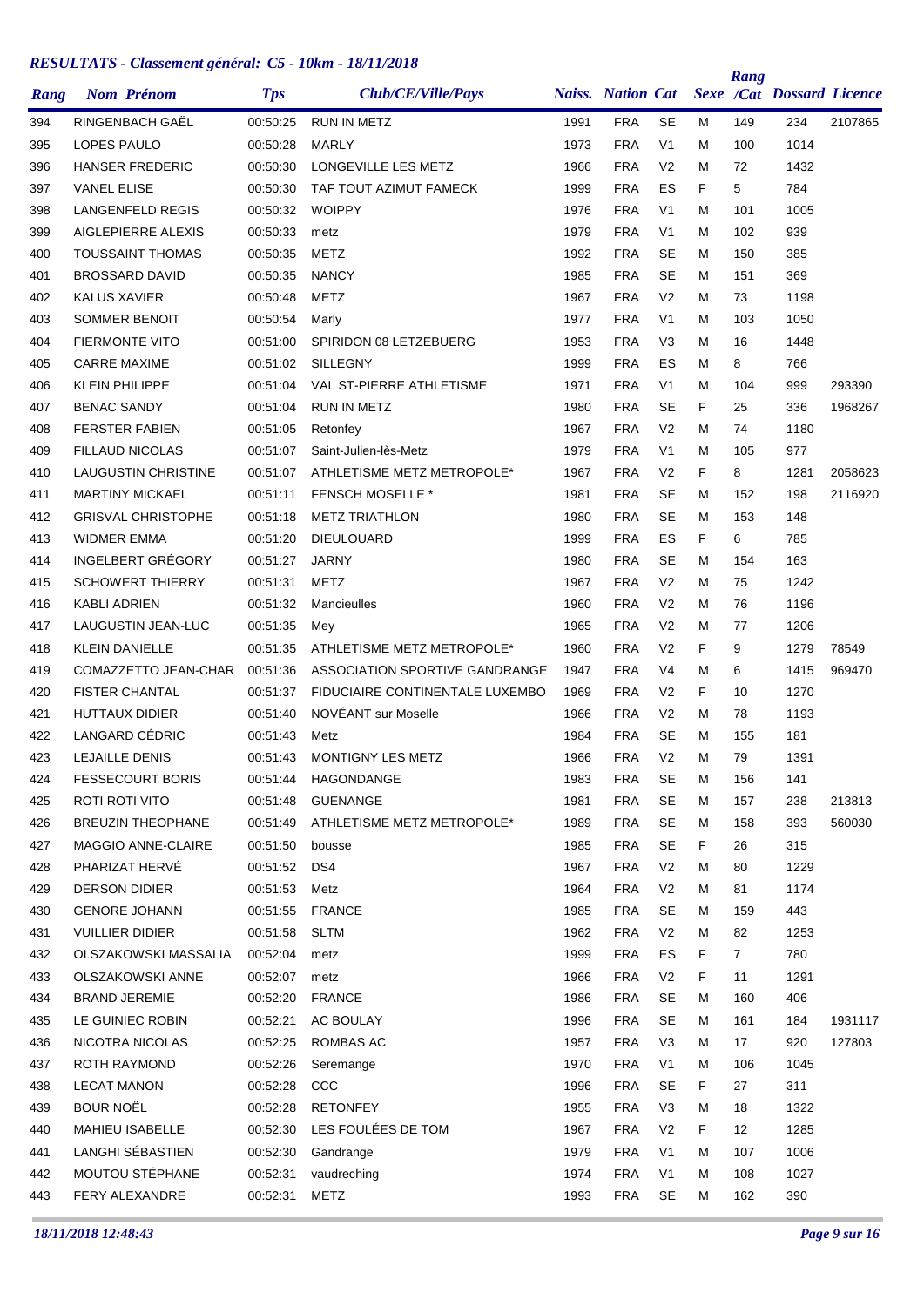| Rang |                      | <b>Nom Prénom</b>           | <b>Tps</b> | Club/CE/Ville/Pays                  |              | <b>Naiss.</b> Nation Cat |                                  |    | Rang              | <b>Sexe /Cat Dossard Licence</b> |         |
|------|----------------------|-----------------------------|------------|-------------------------------------|--------------|--------------------------|----------------------------------|----|-------------------|----------------------------------|---------|
| 444  |                      | <b>MARCACCI CELINE</b>      | 00:52:32   | ATHLETISME METZ METROPOLE*          | 1978         | <b>FRA</b>               | V <sub>1</sub>                   | F  | $12 \overline{ }$ | 1420                             | 1650238 |
| 445  | <b>BARTH DALILA</b>  |                             | 00:52:35   | <b>FRIGO EST</b>                    | 1975         | <b>FRA</b>               | V <sub>1</sub>                   | F  | 13                | 917                              |         |
| 446  |                      | <b>CHEBENBEG SAMUEL</b>     | 00:52:36   | MOSELLE POMME SÉCHÉE                | 1991         | <b>FRA</b>               | SE                               | M  | 163               | 114                              |         |
| 447  |                      | <b>HAMMAN ALEXANDRE</b>     | 00:52:37   | PLAPPEVILLE                         | 1969         | <b>FRA</b>               | V <sub>2</sub>                   | M  | 83                | 1400                             |         |
| 448  | SMIDTS ANAIS         |                             | 00:52:39   | Saulny                              | 1983         | <b>FRA</b>               | SE                               | F  | 28                | 344                              |         |
| 449  |                      | <b>LAHAXE PIERRE-EMMANU</b> | 00:52:39   | Metz                                | 1993         | <b>FRA</b>               | <b>SE</b>                        | м  | 164               | 179                              |         |
| 450  |                      | <b>AUBERTIN JOHNNY</b>      | 00:52:40   | <b>RUN TC MARLY</b>                 | 1971         | <b>FRA</b>               | V1                               | м  | 109               | 945                              |         |
| 451  | <b>KINET YOANN</b>   |                             | 00:52:41   | <b>JARNY</b>                        | 1988         | <b>FRA</b>               | SE                               | M  | 165               | 169                              |         |
| 452  | <b>BOVI PATRICE</b>  |                             | 00:52:43   | <b>MANOM</b>                        | 1963         | <b>FRA</b>               | V <sub>2</sub>                   | м  | 84                | 1168                             |         |
| 453  |                      | <b>FRISTOT HELENE</b>       | 00:52:44   | LESSY                               | 1969         | <b>FRA</b>               | V <sub>2</sub>                   | F  | 13                | 909                              |         |
| 454  | <b>CORAZZA CYRIL</b> |                             | 00:52:47   | <b>VOLSTROFF</b>                    | 1987         | <b>FRA</b>               | <b>SE</b>                        | M  | 166               | 121                              |         |
| 455  |                      | <b>SCHALLER PIERRE YVES</b> | 00:52:47   | <b>AQUASPORTS</b>                   | 1965         | <b>FRA</b>               | V <sub>2</sub>                   | м  | 85                | 1238                             |         |
| 456  |                      | <b>GAZUT LAURENT</b>        | 00:52:47   | saint julien les metz               | 1968         | <b>FRA</b>               | V <sub>2</sub>                   | M  | 86                | 1185                             |         |
| 457  |                      | <b>DIRAND VIRGINIE</b>      | 00:52:47   | <b>RUN TC MARLY</b>                 | 1986         | <b>FRA</b>               | <b>SE</b>                        | F  | 29                | 288                              |         |
| 458  |                      | <b>SPECTY MARION</b>        | 00:52:48   | <b>RUN TC MARLY</b>                 | 1994         | <b>FRA</b>               | SE                               | F  | 30                | 346                              |         |
| 459  |                      | <b>BESANÇON VIRGINIE</b>    | 00:52:49   | <b>RUN IN METZ</b>                  | 1979         | <b>FRA</b>               | V <sub>1</sub>                   | F  | 14                | 1078                             | 2066015 |
| 460  |                      | <b>MONTANTI CHRISTIAN</b>   | 00:52:51   | <b>RUN TC MARLY</b>                 | 1984         | <b>FRA</b>               | <b>SE</b>                        | м  | 167               | 208                              |         |
| 461  |                      | <b>LEBRUN ETIENNE</b>       | 00:52:52   | LONGEVILLE LES METZ                 | 1977         | <b>FRA</b>               | V <sub>1</sub>                   | M  | 110               | 1431                             |         |
| 462  |                      | <b>COURRIER HAMANN AURE</b> | 00:52:53   | <b>RUN TC MARLY</b>                 | 1981         | <b>FRA</b>               | SE                               | F  | 31                | 285                              |         |
| 463  |                      | DEBEAUMONT TIMOTHÉE         | 00:52:54   | Zoufftgen                           | 1988         | <b>FRA</b>               | <b>SE</b>                        | м  | 168               | 128                              |         |
| 464  |                      | <b>WEISSE CHRISTIAN</b>     | 00:52:55   | <b>SMEL</b>                         | 1974         | <b>FRA</b>               | V <sub>1</sub>                   | м  | 111               | 1063                             |         |
| 465  |                      | POLLIN MARYAN               | 00:53:01   | PAGNY FOOTING                       | 1987         | <b>FRA</b>               | SE                               | м  | 169               | 232                              |         |
| 466  |                      | LALLEMAND LAETITIA          | 00:53:02   | <b>S/L AC AMNEVILLE</b>             | 1982         | <b>FRA</b>               | <b>SE</b>                        | F  | 32                | 39                               | 2102140 |
| 467  | PARISE HERVÉ         |                             | 00:53:04   | Jury                                | 1967         | <b>FRA</b>               | V <sub>2</sub>                   | M  | 87                | 1225                             |         |
| 468  | <b>MINIER AUDREY</b> |                             | 00:53:05   | LES GAZELLES 1                      | 1983         | <b>FRA</b>               | SE                               | F  | 33                | 360                              |         |
| 469  |                      | POINSIGNON MAGALI           | 00:53:06   | <b>RUN DECAT' SEMECOURT</b>         | 1981         | <b>FRA</b>               | <b>SE</b>                        | F  | 34                | 325                              |         |
| 470  |                      | <b>DESCLAIR PASCALINE</b>   | 00:53:06   | ATHLETISME METZ METROPOLE*          | 1974         | <b>FRA</b>               | V <sub>1</sub>                   | F  | 15                | 1093                             | 2109432 |
| 471  |                      | <b>MARQUE PHILIPPE</b>      | 00:53:12   | METZ                                | 1976         | <b>FRA</b>               | V <sub>1</sub>                   | M  | 112               | 1378                             |         |
| 472  | <b>HAMM NICOLAS</b>  |                             | 00:53:13   | <b>FLORANGE OC*</b>                 | 1982         | <b>FRA</b>               | SE                               | M  | 170               | 154                              | 1823819 |
| 473  |                      | DUTHEIL MARION              | 00:53:13   | METZ                                | 1982         | <b>FRA</b>               | <b>SE</b>                        | F  | 35                | 359                              |         |
| 474  |                      | LALLOUETTE MICHEL           | 00:53:14   | le ban saint martin                 | 1977         | <b>FRA</b>               | V <sub>1</sub>                   | M  | 113               | 1004                             |         |
| 475  |                      | LAPOINTE JEAN YVES          |            | 00:53:15 FRANCE                     | 1965         | <b>FRA</b>               | V <sub>2</sub>                   | м  | 88                | 1463                             |         |
| 476  | <b>PAULIN LUCIE</b>  |                             |            | 00:53:17 SOUCHT                     | 1999         | <b>FRA</b>               | ES                               | F  | 8                 | 781                              |         |
| 477  |                      | LAURE LAETITIA              | 00:53:20   | Creutzwald                          | 1981         | <b>FRA</b>               | <b>SE</b>                        | F  | 36                | 310                              |         |
| 478  |                      | <b>GOUGEON CHRISTIAN</b>    | 00:53:24   | 57420                               | 1962         | <b>FRA</b>               | V <sub>2</sub>                   | M  | 89                | 1187                             |         |
|      | <b>MULLER ERIC</b>   |                             | 00:53:29   |                                     | 1968         | <b>FRA</b>               | V <sub>2</sub>                   | м  |                   | 1221                             |         |
| 479  | <b>GRAVIL SOPHIE</b> |                             | 00:53:29   | Bechy<br>LONGEVILLE LES METZ        | 1970         | <b>FRA</b>               | V <sub>1</sub>                   | F. | 90                | 1404                             |         |
| 480  |                      |                             |            |                                     |              |                          |                                  |    | 16                |                                  |         |
| 481  | <b>SIMON DANIEL</b>  |                             | 00:53:31   | <b>FRANCE</b>                       | 1962<br>1975 | <b>FRA</b><br><b>FRA</b> | V <sub>2</sub><br>V <sub>1</sub> | м  | 91                | 1474                             |         |
| 482  | <b>CLAERR ANNE</b>   |                             | 00:53:32   | Metz                                |              |                          |                                  | F  | 17                | 1089                             |         |
| 483  |                      | ROUVRAIS ESTELLE            | 00:53:32   | Metz                                | 1974         | <b>FRA</b>               | V <sub>1</sub>                   | F  | 18                | 1121                             |         |
| 484  | GUÉRIN YOAN          |                             | 00:53:33   | AQUASPORTS                          | 1987         | <b>FRA</b>               | <b>SE</b>                        | м  | 171               | 149                              |         |
| 485  |                      | PARISSE LAURENT             | 00:53:33   | AQUASPORTS                          | 1975         | <b>FRA</b>               | V <sub>1</sub>                   | м  | 114               | 1032                             |         |
| 486  |                      | <b>BRINGER LAURENCE</b>     | 00:53:39   | ATHLETISME METZ METROPOLE*          | 1977         | <b>FRA</b>               | V <sub>1</sub>                   | F  | 19                | 1083                             | 1346199 |
| 487  |                      | <b>BINDNER CHARLOTTE</b>    | 00:53:41   | METZ                                | 1993         | <b>FRA</b>               | <b>SE</b>                        | F. | 37                | 275                              |         |
| 488  |                      | <b>BOILEAU CARINE</b>       |            | 00:53:42 ATHLETISME METZ METROPOLE* | 1974         | <b>FRA</b>               | V <sub>1</sub>                   | F  | 20                | 1082                             | 2136731 |
| 489  |                      | <b>BERNEZ PHILIPPE</b>      | 00:53:43   | METZ                                | 1957         | <b>FRA</b>               | V3                               | М  | 19                | 1321                             |         |
| 490  |                      | MULLER NATHALIE             | 00:53:43   | <b>RUN TC MARLY</b>                 | 1969         | <b>FRA</b>               | V <sub>2</sub>                   | F. | 14                | 1290                             |         |
| 491  | <b>MARTIN GILLES</b> |                             | 00:53:44   | <b>DINARD</b>                       | 1966         | <b>FRA</b>               | V <sub>2</sub>                   | м  | 92                | 1426                             |         |
| 492  |                      | <b>LECAT NATHALIE</b>       | 00:53:48   | CCC                                 | 1968         | <b>FRA</b>               | V <sub>2</sub>                   | F. | 15                | 1283                             |         |
| 493  |                      | <b>MACHEREL YANN</b>        |            | 00:53:51 TEAM MOSELIS               | 1973         | <b>FRA</b>               | V <sub>1</sub>                   | м  | 115               | 1017                             |         |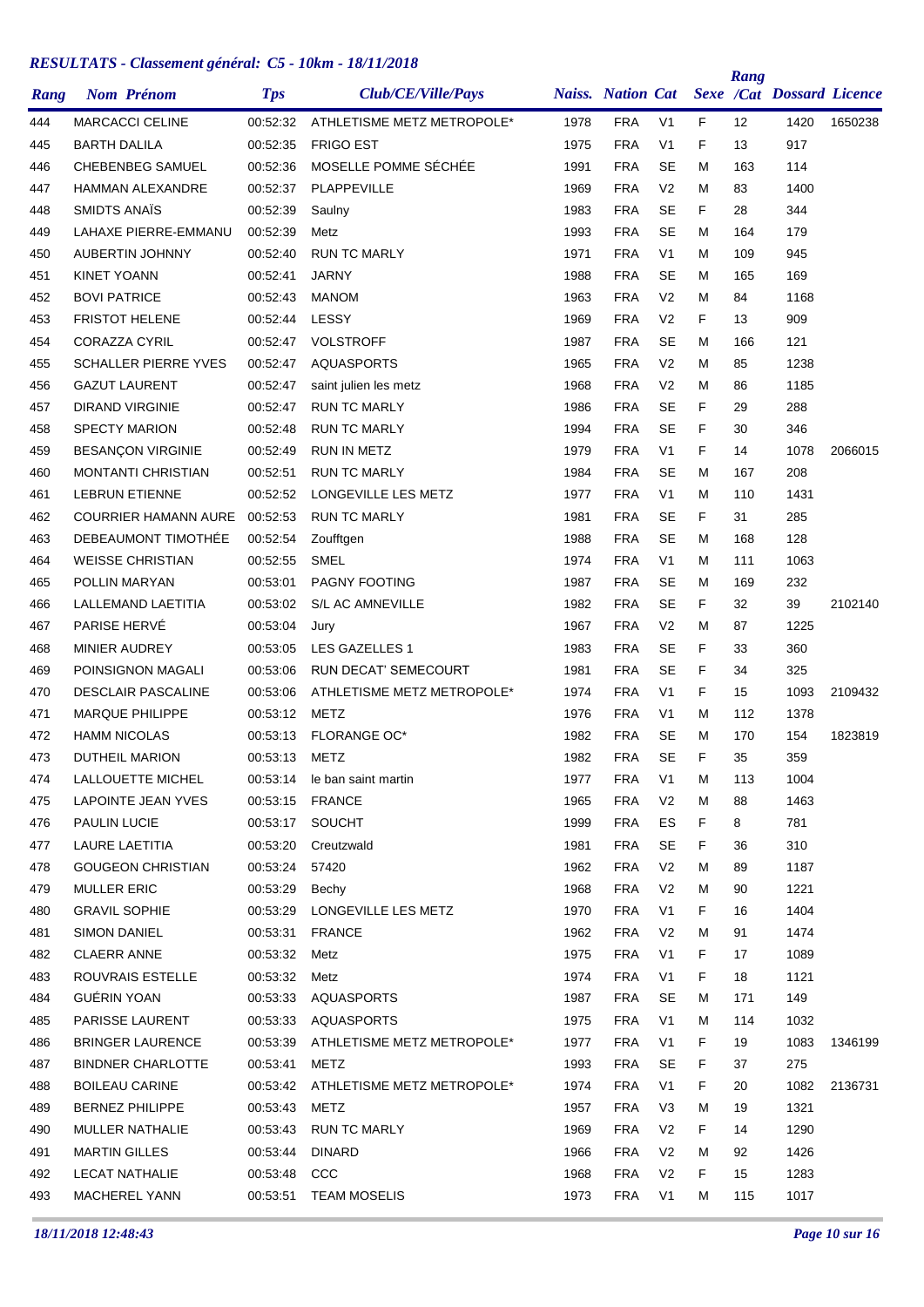| Rang |                      | <b>Nom Prénom</b>          | <b>Tps</b> | Club/CE/Ville/Pays             |      | <b>Naiss.</b> Nation Cat |                |    | Rang | <b>Sexe /Cat Dossard Licence</b> |         |
|------|----------------------|----------------------------|------------|--------------------------------|------|--------------------------|----------------|----|------|----------------------------------|---------|
| 494  |                      | POURCEL JEROME             | 00:53:54   | <b>RUN IN METZ</b>             | 1974 | <b>FRA</b>               | V <sub>1</sub> | м  | 116  | 1036                             | 1953996 |
| 495  |                      | <b>CHERRIER JASON</b>      | 00:53:55   | AMNEVILLE                      | 1995 | <b>FRA</b>               | SE             | M  | 172  | 117                              |         |
| 496  |                      | <b>BEDOLIS SANDRA</b>      | 00:53:57   | <b>FENSCH MOSELLE *</b>        | 1982 | <b>FRA</b>               | <b>SE</b>      | F  | 38   | 273                              | 2109116 |
| 497  |                      | <b>HUBER NATHALIE</b>      | 00:54:01   | <b>FRANCE</b>                  | 1982 | <b>FRA</b>               | <b>SE</b>      | F  | 39   | 440                              |         |
| 498  | <b>BOSCO DAVID</b>   |                            | 00:54:04   | MAIZIERES LES METZ             | 1997 | <b>FRA</b>               | ES             | м  | 9    | 830                              |         |
| 499  |                      | <b>HOFFMANN PHILIPPE</b>   | 00:54:05   | <b>CORNY SUR MOSELLE</b>       | 1958 | <b>FRA</b>               | V <sub>3</sub> | м  | 20   | 1337                             |         |
| 500  |                      | <b>MULLER CEDRIC</b>       | 00:54:10   | <b>METZ TRIATHLON</b>          | 1975 | <b>FRA</b>               | V <sub>1</sub> | м  | 117  | 1489                             |         |
| 501  | <b>LINTZ RACHEL</b>  |                            | 00:54:12   | Le Ban St Martin               | 1966 | <b>FRA</b>               | V <sub>2</sub> | F  | 16   | 1284                             |         |
| 502  |                      | <b>BOUVET LAURENT</b>      | 00:54:14   | PAGNY FOOTING                  | 1955 | <b>FRA</b>               | V <sub>3</sub> | м  | 21   | 1323                             |         |
| 503  |                      | <b>BAUMGARTEN BERTRAND</b> | 00:54:15   | METZ                           | 1957 | <b>FRA</b>               | V <sub>3</sub> | м  | 22   | 1319                             |         |
| 504  | <b>VILMIN MICHEL</b> |                            | 00:54:23   | ILLANGE                        | 1969 | <b>FRA</b>               | V <sub>2</sub> | м  | 93   | 1252                             |         |
| 505  |                      | <b>VILLENEUVE PATRICIA</b> | 00:54:26   | Marly                          | 1983 | <b>FRA</b>               | SE             | F  | 40   | 351                              |         |
| 506  |                      | DE COL FRÉDÉRIC            | 00:54:30   | <b>FOULEES DE TOM</b>          | 1979 | <b>FRA</b>               | V <sub>1</sub> | м  | 118  | 964                              |         |
| 507  |                      | <b>ANSELMI KARINE</b>      | 00:54:36   | thionville                     | 1988 | <b>FRA</b>               | <b>SE</b>      | F  | 41   | 264                              |         |
| 508  |                      | <b>SUCHOWIERCH REMI</b>    | 00:54:38   | METZ                           | 1991 | <b>FRA</b>               | SE             | м  | 173  | 370                              |         |
| 509  | <b>LANG HELOISE</b>  |                            | 00:54:39   | <b>METZ</b>                    | 1991 | <b>FRA</b>               | <b>SE</b>      | F  | 42   | 368                              |         |
| 510  |                      | AZIOUANE YASSINA           | 00:54:40   | AS CHEMINOTS METZ              | 1979 | <b>FRA</b>               | V <sub>1</sub> | F  | 21   | 1070                             | 1799977 |
| 511  |                      | <b>KLAUER OLIVIER</b>      | 00:54:42   | <b>FRANCE</b>                  | 1990 | <b>FRA</b>               | SE             | M  | 174  | 448                              |         |
| 512  | <b>JAGER KARINE</b>  |                            | 00:54:46   | ATHLETISME METZ METROPOLE*     | 1967 | <b>FRA</b>               | V <sub>2</sub> | F  | 17   | 1278                             | 1835710 |
| 513  |                      | <b>MASSON PASCAL</b>       | 00:54:46   | Metz                           | 1960 | <b>FRA</b>               | V <sub>2</sub> | м  | 94   | 1216                             |         |
| 514  | <b>SOU ERIC</b>      |                            | 00:54:46   | Rozérieulles                   | 1970 | <b>FRA</b>               | V <sub>1</sub> | м  | 119  | 1051                             |         |
| 515  |                      | <b>KEDRYNA DELPHINE</b>    | 00:54:47   | <b>MARLY</b>                   | 1976 | <b>FRA</b>               | V <sub>1</sub> | F  | 22   | 1499                             |         |
| 516  |                      | <b>BIANCHIN TANIA</b>      | 00:54:49   | Tronville                      | 1973 | <b>FRA</b>               | V <sub>1</sub> | F  | 23   | 1079                             |         |
| 517  | PELET ERIC           |                            | 00:54:50   | <b>ROZERIEULLES</b>            | 1953 | <b>FRA</b>               | V <sub>3</sub> | м  | 23   | 1343                             |         |
| 518  | <b>STUDER SERGE</b>  |                            | 00:54:51   | <b>NOVEANT</b> sur Moselle     | 1961 | <b>FRA</b>               | V <sub>2</sub> | M  | 95   | 1246                             |         |
| 519  |                      | <b>ALLOUIS CHRISTELLE</b>  | 00:54:51   | <b>TEAM IMPALA</b>             | 1976 | <b>FRA</b>               | V <sub>1</sub> | F  | 24   | 1067                             |         |
| 520  |                      | <b>ALLOUIS FRANCK</b>      | 00:54:52   | <b>TEAM IMPALA</b>             | 1975 | <b>FRA</b>               | V <sub>1</sub> | м  | 120  | 940                              |         |
| 521  |                      | <b>FARGEOT GUILLAUME</b>   | 00:54:53   | SAINT-AVOLD                    | 1986 | <b>FRA</b>               | SE             | м  | 175  | 428                              |         |
| 522  |                      | GUINDEUIL GRÉGORY          | 00:54:54   | <b>METZ TRIATHLON</b>          | 1980 | <b>FRA</b>               | SE             | м  | 176  | 150                              |         |
| 523  |                      | <b>KESSLER MICHEL</b>      | 00:54:55   | <b>MOULINS LES METZ</b>        | 1968 | <b>FRA</b>               | V <sub>2</sub> | M  | 96   | 1199                             |         |
| 524  |                      | MANTZ LUDIVINE             | 00:54:55   | <b>METZ TRIATHLON</b>          | 1976 | <b>FRA</b>               | V <sub>1</sub> | F  | 25   | 1111                             |         |
| 525  | PISTIS SINDY         |                            | 00:54:56   | <b>TRICAT</b>                  | 1980 | <b>FRA</b>               | <b>SE</b>      | F  | 43   | 430                              |         |
| 526  |                      | DURANT AURORE              | 00:54:59   | <b>WOIPPY</b>                  | 1988 | <b>FRA</b>               | SE             | F  | 44   | 291                              |         |
| 527  |                      | <b>LAUER DOMINIQUE</b>     | 00:55:02   | GORZE                          | 1964 | <b>FRA</b>               | V <sub>2</sub> | M  | 97   | 1205                             |         |
| 528  |                      | MARCO JEAN-BAPTISTE        | 00:55:03   | <b>METZ</b>                    | 1996 | <b>FRA</b>               | <b>SE</b>      | м  | 177  | 193                              |         |
| 529  | LONGO MURIEL         |                            | 00:55:08   | ATHLETISME METZ METROPOLE*     | 1955 | <b>FRA</b>               | V <sub>3</sub> | м  | 24   | 1341                             | 2047141 |
| 530  | <b>MELIS STEFANO</b> |                            | 00:55:09   | LBC FAMECK                     | 1981 | <b>FRA</b>               | SE             | м  | 178  | 206                              |         |
| 531  |                      | <b>DELONG MURIELLE</b>     | 00:55:12   | Longeville les Metz            | 1974 | <b>FRA</b>               | V <sub>1</sub> | F. | 26   | 965                              |         |
| 532  |                      | <b>GALLONET FREDERIC</b>   | 00:55:15   | <b>CHENOIS</b>                 | 1970 | <b>RANC</b>              | V1             | M  | 121  | 1414                             |         |
| 533  | <b>BANTZ OLIVIER</b> |                            | 00:55:15   | metz                           | 1967 | <b>FRA</b>               | V <sub>2</sub> | м  | 98   | 1161                             |         |
| 534  |                      | <b>MARIBE CHRISTIAN</b>    | 00:55:16   | <b>METZ</b>                    | 1965 | <b>FRA</b>               | V <sub>2</sub> | м  | 99   | 1380                             |         |
|      |                      |                            | 00:55:16   | <b>RUSSANGE</b>                | 1959 | <b>FRA</b>               | V <sub>3</sub> |    | 25   | 1393                             |         |
| 535  |                      | <b>HOFFMANN NORBERT</b>    |            |                                |      |                          |                | M  |      |                                  |         |
| 536  | ROCCA SOPHIE         |                            | 00:55:17   | AS CHEMINOTS METZ              | 1967 | <b>FRA</b>               | V <sub>2</sub> | F. | 18   | 1296                             | 1302182 |
| 537  | <b>OBLET EDITH</b>   |                            | 00:55:17   | <b>THIONVILLE</b>              | 1960 | <b>FRA</b>               | V <sub>2</sub> | F  | 19   | 1392                             |         |
| 538  |                      | <b>BIANCALANA HENRI</b>    | 00:55:18   | <b>GIRAUMONT</b>               | 1962 | <b>FRA</b>               | V <sub>2</sub> | M  | 100  | 1475                             |         |
| 539  | ROUSSEL ALAIN        |                            | 00:55:19   | CHÂTEL SAINT GERMAIN           | 1957 | <b>FRA</b>               | V <sub>3</sub> | м  | 26   | 1434                             |         |
| 540  |                      | DA PAZ JEAN LOUIS          | 00:55:21   | Lessy                          | 1952 | <b>FRA</b>               | V <sub>3</sub> | м  | 27   | 1326                             |         |
| 541  |                      | <b>WILHELM BRUNO</b>       | 00:55:21   | TRIATHLON THIONVILLE YUTZ CLUB | 1969 | <b>FRA</b>               | V <sub>2</sub> | м  | 101  | 1255                             |         |
| 542  |                      | <b>CAPLA CHRISTINE</b>     | 00:55:23   | RUN IN METZ                    | 1969 | <b>FRA</b>               | V <sub>2</sub> | F. | 20   | 1418                             | 1644676 |
| 543  | FOLNY FLAVIEN        |                            | 00:55:24   | ancy sur moselle               | 1985 | <b>FRA</b>               | SE             | м  | 179  | 143                              |         |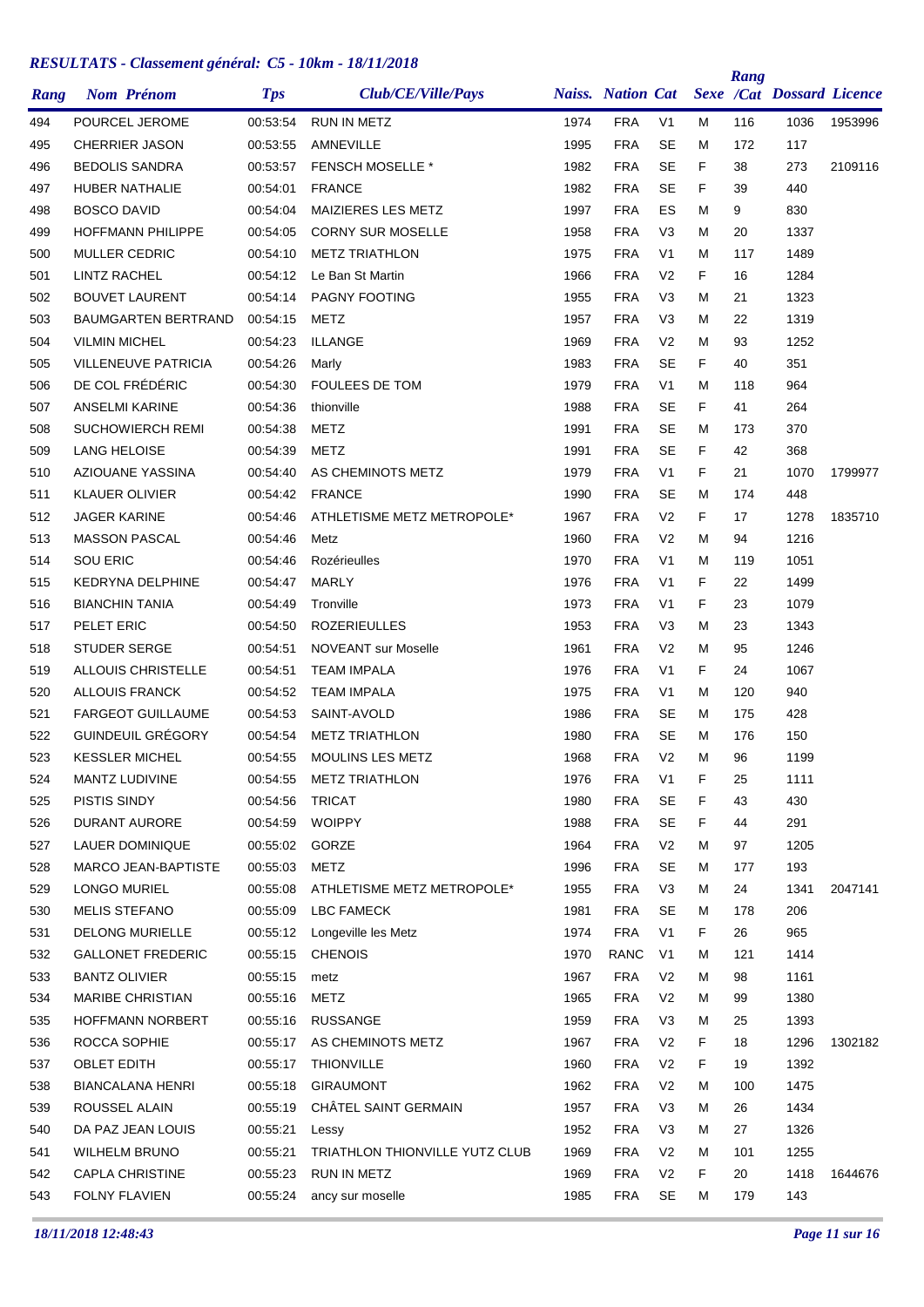| Rang       | <b>Nom Prénom</b>           | <b>Tps</b>           | Club/CE/Ville/Pays            |      | <b>Naiss.</b> Nation Cat |                |          | Rang      | <b>Sexe /Cat Dossard Licence</b> |         |
|------------|-----------------------------|----------------------|-------------------------------|------|--------------------------|----------------|----------|-----------|----------------------------------|---------|
| 544        | <b>CHAUDEY LAURA</b>        | 00:55:24             | ATHLETISME METZ METROPOLE*    | 1991 | <b>FRA</b>               | <b>SE</b>      | F        | 45        | 46                               | 1929124 |
| 545        | BACKSCHEIDER JEAN-MA        | 00:55:25             | AS GÉRARDMER SKI              | 1949 | <b>FRA</b>               | V4             | M        | 7         | 1385                             |         |
| 546        | <b>KOWALIK LAURENT</b>      | 00:55:25             | <b>BEUVILLERS</b>             | 1966 | <b>FRA</b>               | V <sub>2</sub> | M        | 102       | 1202                             |         |
| 547        | <b>MACIEJEWSKI VIRGINIE</b> | 00:55:26             | ATHLETISME METZ METROPOLE*    | 1974 | <b>FRA</b>               | V <sub>1</sub> | F        | 27        | 1109                             | 1854551 |
| 548        | PEYRON LOUIS                | 00:55:29             | <b>METZ</b>                   | 1988 | <b>FRA</b>               | SE             | M        | 180       | 223                              |         |
| 549        | <b>COURRIER PAULINE</b>     | 00:55:31             | <b>METZ TRIATHLON</b>         | 1979 | <b>FRA</b>               | V <sub>1</sub> | F        | 28        | 1091                             |         |
| 550        | <b>MANGEL GERARD</b>        | 00:55:33             | <b>FLORANGE OC*</b>           | 1962 | <b>FRA</b>               | V <sub>2</sub> | M        | 103       | 1213                             | 1868708 |
| 551        | ROTH CHRYSTELLE             | 00:55:34             | Seremange                     | 1971 | <b>FRA</b>               | V <sub>1</sub> | F        | 29        | 1120                             |         |
| 552        | SAINTPERE YOHANN            | 00:55:35             | Talange                       | 1982 | <b>FRA</b>               | <b>SE</b>      | M        | 181       | 240                              |         |
| 553        | <b>LEGEAY CHARLOTTE</b>     | 00:55:37             | <b>MONTIGNY LES METZ</b>      | 1995 | <b>FRA</b>               | <b>SE</b>      | F        | 46        | 312                              |         |
| 554        | <b>GAVRILOFF CLAIRE</b>     | 00:55:38             | ATHLETISME METZ METROPOLE*    | 1991 | <b>FRA</b>               | <b>SE</b>      | F        | 47        | 300                              | 2120673 |
| 555        | <b>FRAUND RÉGIS</b>         | 00:55:45             | MONTIGNY LES METZ             | 1971 | <b>FRA</b>               | V1             | м        | 122       | 979                              |         |
| 556        | <b>BERTRAND RACHEL</b>      | 00:55:50             | <b>RURANGE LES THIONVILLE</b> | 1966 | <b>FRA</b>               | V <sub>2</sub> | F        | 21        | 1481                             |         |
| 557        | <b>HALTER GERARD</b>        | 00:55:50             | <b>RUN TC MARLY</b>           | 1967 | <b>FRA</b>               | V <sub>2</sub> | M        | 104       | 1189                             |         |
| 558        | <b>BOROWIAK FLORA</b>       | 00:55:51             | Nancy                         | 1995 | <b>FRA</b>               | SE             | F        | 48        | 277                              |         |
| 559        | SCHNEIDER BENOÎT            | 00:56:00             | <b>METZ</b>                   | 1953 | <b>FRA</b>               | V <sub>3</sub> | M        | 28        | 1496                             |         |
| 560        | DELLE AGNÈS                 | 00:56:04             | ATHLETISME METZ METROPOLE*    | 1962 | <b>FRA</b>               | V <sub>2</sub> | F        | 22        | 1268                             |         |
| 561        | <b>SCHWINN CHRISTIAN</b>    | 00:56:05             | ATHLETISME METZ METROPOLE*    | 1961 | <b>FRA</b>               | V <sub>2</sub> | M        | 105       | 1241                             | 918775  |
| 562        | <b>GOMEZ MAXIME</b>         | 00:56:07             | Metz                          | 1989 | <b>FRA</b>               | SE             | M        | 182       | 146                              |         |
| 563        | <b>CARTIGNY LUCIE</b>       | 00:56:08             | Nancy                         | 1989 | <b>FRA</b>               | <b>SE</b>      | F        | 49        | 282                              |         |
| 564        | <b>BUIRETTE ALAIN</b>       | 00:56:09             | Uckange                       | 1966 | <b>FRA</b>               | V <sub>2</sub> | M        | 106       | 1169                             |         |
| 565        | HANSER BRAUN VALERIE        | 00:56:10             | Marly                         | 1975 | <b>FRA</b>               | V <sub>1</sub> | F        | 30        | 1102                             |         |
| 566        | DI GENOVA BÉRANGÈRE         | 00:56:11             | 57000 METZ                    | 1981 | <b>FRA</b>               | SE             | F        | 50        | 287                              |         |
| 567        | <b>MAURICE NATHALIE</b>     | 00:56:12             | <b>BIKE WORLD</b>             | 1968 | <b>FRA</b>               | V <sub>2</sub> | F        | 23        | 1287                             |         |
| 568        | RIFF JEAN-PAUL              | 00:56:12             | AC SAINT-AVOLD                | 1944 | <b>FRA</b>               | V4             | M        | 8         | 1367                             | 1563230 |
| 569        | SIEGWARTH LAURA             | 00:56:13             | <b>MONTREQUIENNE</b>          | 1988 | <b>FRA</b>               | SE             | F        | 51        | 343                              |         |
| 570        | <b>VAQUANT DIDIER</b>       | 00:56:14             | <b>MOUTIERS</b>               | 1967 | <b>FRA</b>               | V <sub>2</sub> | M        | 107       | 1442                             |         |
| 571        | BERTRAND VÉRONIQUE          | 00:56:15             | AS CHEMINOTS METZ             | 1975 | <b>FRA</b>               | V <sub>1</sub> | F        | 31        | 1077                             | 2087231 |
| 572        | <b>SEGONDY AGNES</b>        | 00:56:17             | TAF TOUT AZIMUT FAMECK        | 1969 | <b>FRA</b>               | V <sub>2</sub> | F        | 24        | 1299                             |         |
| 573        | <b>BOULIER ALAIN</b>        | 00:56:26             | MONTIGNY LES METZ             | 1953 | <b>FRA</b>               | V <sub>3</sub> | M        | 29        | 1410                             |         |
| 574        | SOMNY VANESSA               | 00:56:31             | <b>TEAM GRAVELOTTE</b>        | 1996 | <b>FRA</b>               | <b>SE</b>      | F        | 52        | 345                              |         |
| 575        | MEYER HERVE                 | 00:56:38             | METZ                          | 1964 | <b>FRA</b>               | V <sub>2</sub> | м        | 108       | 1218                             |         |
| 576        | <b>GERARD AURELIE</b>       | 00:56:40             | <b>FRANCE</b>                 | 1987 | <b>FRA</b>               | <b>SE</b>      | F        | 53        | 439                              |         |
| 577        | <b>CHASSIGNET NICOLAS</b>   | 00:56:54             | SAINTE MARIE AUX CHENES       | 1984 | <b>FRA</b>               | <b>SE</b>      | м        | 183       | 415                              |         |
| 578        | CHASSIGNET JEAN MATHI       | 00:56:54             | SAINTE MARIE AUX CHENES       | 1953 | <b>FRA</b>               | V <sub>3</sub> | м        | 30        | 1444                             |         |
| 579        | <b>TADDEI HUGO</b>          | 00:56:56             | <b>Bronvaux</b>               | 1998 | <b>FRA</b>               | ES             | м        | 10        | 772                              |         |
| 580        | <b>RUSSO DIDIER</b>         | 00:56:57             | <b>FENSCH MOSELLE *</b>       | 1974 | <b>FRA</b>               | V <sub>1</sub> | м        | 123       | 1047                             | 2062084 |
| 581        | SACRISTANI DANIEL           | 00:56:57             | <b>ES HAGONDANGE</b>          | 1982 | <b>FRA</b>               | <b>SE</b>      | м        | 184       | 239                              |         |
| 582        | <b>MOISAN JEAN-PIERRE</b>   | 00:56:57             | VRY                           | 1949 | <b>FRA</b>               | V4             | м        | 9         | 1457                             |         |
| 583        | SOMMA ALESANDRE             | 00:56:58             | <b>FRANCE</b>                 | 1984 | <b>FRA</b>               | SE             | м        | 185       | 429                              |         |
| 584        | <b>TADDEI JOSE</b>          | 00:56:59             | <b>Bronvaux</b>               | 1966 | <b>FRA</b>               | V <sub>2</sub> | м        | 109       | 1247                             |         |
| 585        | LHOTE MICHEL                | 00:57:01             | <b>METZ</b>                   | 1963 | <b>FRA</b>               | V <sub>2</sub> | м        | 110       | 1210                             |         |
| 586        | <b>LAVOIL HERVE</b>         | 00:57:02             | METZ                          | 1962 | <b>RANC</b>              | V <sub>2</sub> | м        | 111       | 1468                             |         |
| 587        | <b>KRYKWINSKI VINCENT</b>   | 00:57:05             | yutz                          | 1973 | <b>FRA</b>               | V1             | м        | 124       | 1002                             |         |
|            | <b>SCHMITT NICOLAS</b>      |                      |                               | 1980 | <b>FRA</b>               | <b>SE</b>      |          |           | 245                              |         |
| 588        | <b>GRAFF AUDREY</b>         | 00:57:06             | Hayange                       | 1985 | <b>FRA</b>               | <b>SE</b>      | M<br>F.  | 186<br>54 | 302                              |         |
| 589<br>590 | <b>FLAUDER MELANIE</b>      | 00:57:06<br>00:57:08 | macot                         | 1987 | <b>FRA</b>               | SE             |          | 55        | 297                              |         |
|            | <b>FESSECOURT MARION</b>    |                      | VTCA FALCK                    | 1986 | <b>FRA</b>               | <b>SE</b>      | F.<br>F. | 56        | 296                              |         |
| 591        | WERKMEISTER STÉPHAN         | 00:57:09             | HAGONDANGE                    |      |                          |                |          |           |                                  |         |
| 592        |                             | 00:57:14             | <b>ES HAGONDANGE</b>          | 1980 | <b>FRA</b>               | SE             | М        | 187       | 260                              |         |
| 593        | <b>GERRIER MICHEL</b>       |                      | 00:57:15 VOIMHAUT             | 1959 | <b>FRA</b>               | V <sub>3</sub> | м        | 31        | 1334                             |         |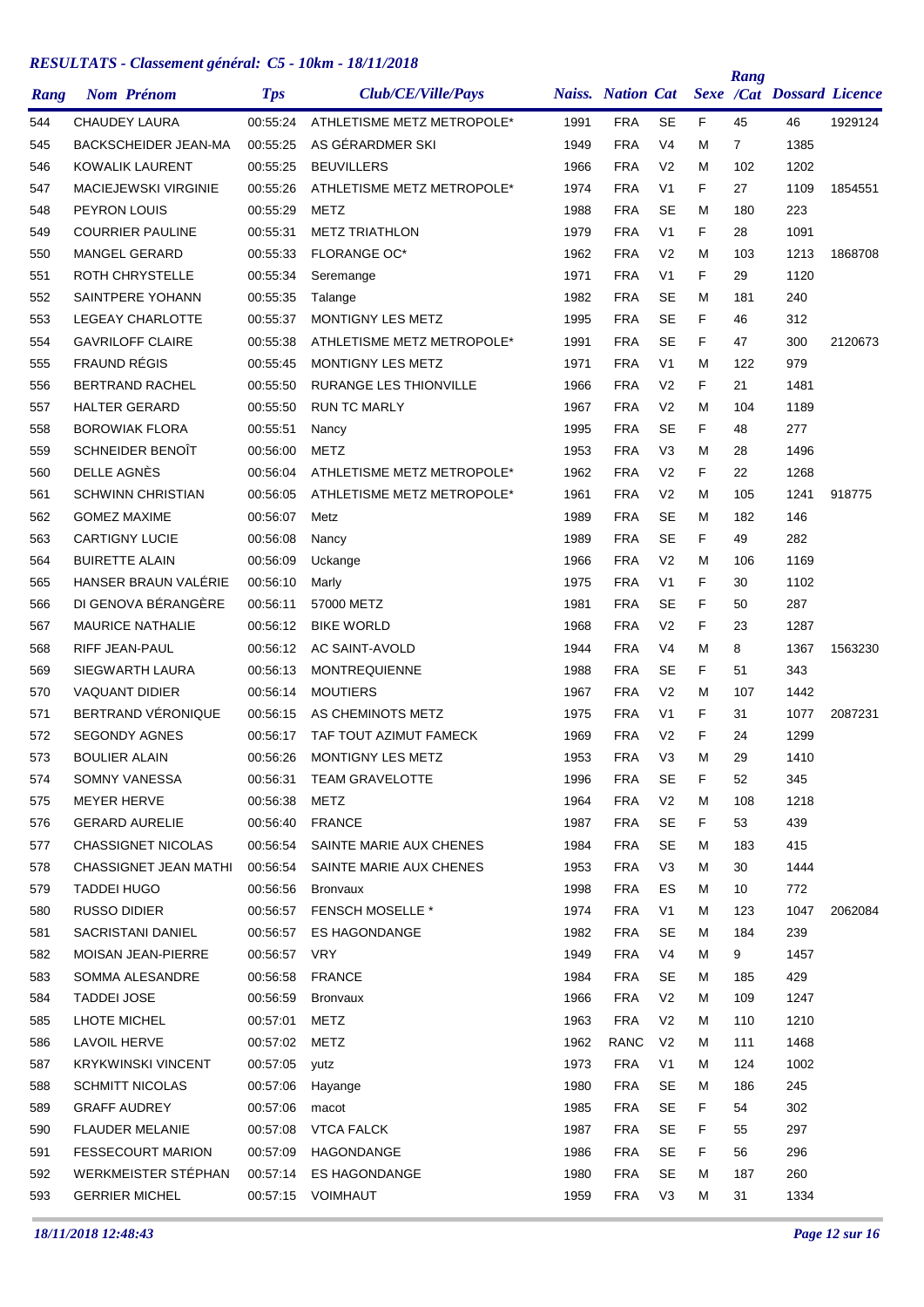| Rang       | <b>Nom Prénom</b>                       | <b>Tps</b>           | Club/CE/Ville/Pays                    |              | <b>Naiss.</b> Nation Cat |                |        | Rang           | <b>Sexe /Cat Dossard Licence</b> |         |
|------------|-----------------------------------------|----------------------|---------------------------------------|--------------|--------------------------|----------------|--------|----------------|----------------------------------|---------|
|            | <b>EVEN SABRINA</b>                     | 00:57:15             |                                       | 1979         | <b>FRA</b>               | V <sub>1</sub> | F      |                | 1097                             |         |
| 594        | <b>GERRIER SYLVETTE</b>                 |                      | <b>MOTIV'RUN</b><br><b>VOIMHAUT</b>   | 1957         | <b>FRA</b>               | V <sub>3</sub> | F      | 32<br>3        | 1352                             |         |
| 595<br>596 | <b>FOLZ JEAN-PIERRE</b>                 | 00:57:16<br>00:57:19 | MARANGE-SILVANGE                      | 1958         | <b>FRA</b>               | V <sub>3</sub> | М      | 32             | 1330                             |         |
| 597        | LUDWIG CHRISTOPHE                       | 00:57:19             | Louvigny                              | 1974         | <b>FRA</b>               | V <sub>1</sub> | М      | 125            | 1016                             |         |
| 598        | NEZOSI ARNOULD AUDRE                    | 00:57:22             | <b>RUN IN METZ</b>                    | 1983         | <b>FRA</b>               | <b>SE</b>      | F.     | 57             | 319                              | 1774243 |
| 599        | <b>MOUREZ JEAN-LOUIS</b>                | 00:57:23             | Montigny les metz                     | 1960         | <b>FRA</b>               | V <sub>2</sub> | М      | 112            | 1219                             |         |
| 600        | ETTINGER GUILLAUME                      | 00:57:24             | <b>FRANCE</b>                         | 1979         | <b>FRA</b>               | V <sub>1</sub> | М      | 126            | 1485                             |         |
| 601        | SANCHEZ CATHERINE                       | 00:57:24             | RUN FASTER AND SHUT UP                | 1974         | <b>FRA</b>               | V <sub>1</sub> | F      | 33             | 1123                             |         |
| 602        | <b>CHENIER JULIEN</b>                   | 00:57:29             | <b>REMILLY</b>                        | 1984         | <b>FRA</b>               | <b>SE</b>      | М      | 188            | 115                              |         |
| 603        | <b>MOISSON JACQUES</b>                  | 00:57:30             | METZ                                  | 1947         | <b>FRA</b>               | V <sub>4</sub> | М      | 10             | 910                              |         |
| 604        | MUNIER GAËL                             | 00:57:34             | L hôpital                             | 1979         | <b>FRA</b>               | V <sub>1</sub> | М      | 127            | 1028                             |         |
| 605        | <b>GERNEZ HERVÉ</b>                     | 00:57:37             | <b>METZ TRIATHLON</b>                 | 1969         | <b>FRA</b>               | V <sub>2</sub> | М      | 113            | 1186                             |         |
| 606        | <b>DUMONT CYRILLE</b>                   | 00:57:38             | <b>TEAM MARANGE</b>                   | 1970         | <b>FRA</b>               | V <sub>1</sub> | М      | 128            | 971                              |         |
| 607        | <b>WALLERICH SÉBASTIEN</b>              | 00:57:39             | <b>TEAM MARANGE</b>                   | 1972         | <b>FRA</b>               | V <sub>1</sub> | М      | 129            | 1060                             |         |
| 608        | MADZIARA JENNIFER                       | 00:57:42             | <b>METZ TRIATHLON</b>                 | 1981         | <b>FRA</b>               | <b>SE</b>      | F      | 58             | 314                              |         |
| 609        | <b>LAHAXE LAURENT</b>                   | 00:57:43             | ATHLETISME METZ METROPOLE*            | 1958         | <b>FRA</b>               | V <sub>3</sub> | м      | 33             | 1403                             | 1837663 |
| 610        | <b>HEUSBOURG CHRISTINE</b>              | 00:57:44             | LES FOULÉES DE TOM                    | 1964         | <b>FRA</b>               | V <sub>2</sub> | F      | 25             | 1275                             |         |
| 611        | <b>LOMBARD ERIC</b>                     | 00:57:47             | <b>FRANCE</b>                         | 1967         | <b>FRA</b>               | V <sub>2</sub> | M      | 114            | 1497                             |         |
| 612        | <b>JUNGMANN ANTHONY</b>                 | 00:57:50             | METZ                                  | 1993         | <b>FRA</b>               | <b>SE</b>      | М      | 189            | 167                              |         |
| 613        | <b>CLAUSS MARTINE</b>                   | 00:57:53             | U.S.FORBACH                           | 1974         | <b>FRA</b>               | V <sub>1</sub> | F      | 34             | 1090                             | 1655836 |
| 614        | <b>CRUMBACH ORIANE</b>                  | 00:57:57             | <b>MOULINS LES METZ</b>               | 1980         | <b>FRA</b>               | <b>SE</b>      | F      | 59             | 391                              |         |
| 615        | BOURGAIN-POLESE SAND                    | 00:58:10             | AS CHEMINOTS METZ                     | 1968         | <b>FRA</b>               | V <sub>2</sub> | F      | 26             | 1263                             | 1772455 |
| 616        | <b>BECK CHRISTIAN</b>                   | 00:58:12             | <b>ES HAGONDANGE</b>                  | 1957         | <b>FRA</b>               | V <sub>3</sub> | M      | 34             | 1320                             |         |
|            | <b>KLEIN DANIEL</b>                     | 00:58:12             | LACHAUSSEE                            | 1957         | <b>FRA</b>               | V <sub>3</sub> | М      |                | 1340                             |         |
| 617        |                                         |                      |                                       |              | <b>FRA</b>               | <b>SE</b>      |        | 35             |                                  |         |
| 618        | <b>SALIN CATHERINE</b><br>CHIVOT CÉCILE | 00:58:12             | Metz<br>S/L NANCY ATHLETISME CLUB     | 1984<br>1978 | <b>FRA</b>               | V <sub>1</sub> | F<br>F | 60             | 335<br>1087                      |         |
| 619        | <b>MARTENS SÉBASTIEN</b>                | 00:58:12<br>00:58:14 | <b>WOIPPY</b>                         |              |                          |                |        | 35             |                                  | 1995367 |
| 620        |                                         |                      |                                       | 1983         | <b>FRA</b>               | <b>SE</b>      | M      | 190            | 195                              |         |
| 621        | <b>FERRY MICHEL</b>                     | 00:58:19             | <b>METZ</b>                           | 1959         | <b>FRA</b>               | V <sub>3</sub> | М      | 36             | 1327                             |         |
| 622        | <b>NEOLAS OLIVIER</b>                   | 00:58:24             | metz                                  | 1965         | <b>FRA</b>               | V <sub>2</sub> | М      | 115            | 1222                             |         |
| 623        | <b>CLOSSET NATHALIE</b>                 | 00:58:25             | Pommérieux                            | 1969         | <b>FRA</b>               | V <sub>2</sub> | F      | 27             | 1266                             |         |
| 624        | <b>HAAG YVON</b>                        | 00:58:29             | <b>COURIR A BOUSSE</b>                | 1938         | <b>FRA</b>               | V <sub>5</sub> | M      | $\mathbf 1$    | 1363                             |         |
| 625        | DELLE ALEXANDRE                         | 00:58:32             | Marly                                 | 1986         | <b>FRA</b>               | <b>SE</b>      | М      | 191            | 129                              |         |
| 626        | ROUSSET ÉMILIE                          | 00:58:33             | <b>MOTIV RUN</b>                      | 1984         | <b>FRA</b>               | SE             | F.     | 61             | 329                              |         |
| 627        | PAPOT MICHEL                            | 00:58:33             | <b>BRIEY</b>                          | 1941         | <b>FRA</b>               | V <sub>4</sub> | Μ      | 11             | 1483                             |         |
| 628        | HENRIONNET STÉPHANIE                    | 00:58:33             | <b>LANDONVILLERS</b>                  | 1976         | <b>FRA</b>               | V <sub>1</sub> | F.     | 36             | 1103                             |         |
| 629        | JACQUILLARD XAVIER                      | 00:58:34             | Montoy-Flanville                      | 1984         | <b>FRA</b>               | <b>SE</b>      | M      | 192            | 166                              |         |
| 630        | <b>BIASION ERIC</b>                     | 00:58:34             | <b>MOTIV RUN</b>                      | 1972         | <b>FRA</b>               | V <sub>1</sub> | М      | 130            | 952                              |         |
| 631        | DEFER DAVID                             | 00:58:48             | <b>METZ</b>                           | 1977         | <b>FRA</b>               | V <sub>1</sub> | М      | 131            | 911                              |         |
| 632        | <b>EMO PASCAL</b>                       | 00:58:50             | <b>VRY</b>                            | 1976         | <b>FRA</b>               | V1             | M      | 132            | 912                              |         |
| 633        | <b>KENANE ABDELKADER</b>                | 00:58:53             | <b>S/L OLYMPIQUE CLUB THIERVILLOI</b> | 1938         | <b>FRA</b>               | V <sub>5</sub> | M      | $\overline{2}$ | 1449                             | 632036  |
| 634        | <b>REIBEL ESTELLE</b>                   | 00:58:59             | <b>THIONVILLE</b>                     | 1969         | <b>FRA</b>               | V <sub>2</sub> | F.     | 28             | 1295                             |         |
| 635        | <b>VILMIN VERONIQUE</b>                 | 00:59:02             | ILLANGE                               | 1973         | <b>FRA</b>               | V <sub>1</sub> | F      | 37             | 1128                             |         |
| 636        | SACRISTANI AMANDINE                     | 00:59:04             | <b>ES HAGONDANGE</b>                  | 1985         | <b>FRA</b>               | <b>SE</b>      | F.     | 62             | 332                              |         |
| 637        | BERTRAND JEAN CHRIST                    | 00:59:06             | RURANGE LES THIONVILLE                | 1965         | <b>FRA</b>               | V <sub>2</sub> | M      | 116            | 1482                             |         |
| 638        | ZANETTI NATHALIE                        | 00:59:09             | ATHLETISME METZ METROPOLE*            | 1978         | <b>FRA</b>               | V <sub>1</sub> | F      | 38             | 1130                             | 2073756 |
| 639        | PROTTENGEIER BRIGITTE                   | 00:59:12             | ATHLETISME METZ METROPOLE*            | 1960         | <b>FRA</b>               | V <sub>2</sub> | F      | 29             | 1294                             | 164390  |
| 640        | <b>RISTER VERONIQUE</b>                 | 00:59:15             | <b>JARNY</b>                          | 1977         | <b>FRA</b>               | V <sub>1</sub> | F      | 39             | 1118                             |         |
| 641        | ROYER ZOHRA                             | 00:59:19             | fameck                                | 1969         | <b>FRA</b>               | V <sub>2</sub> | F      | 30             | 1297                             |         |
| 642        | ROTHAH-HEIN JOSEPH                      | 00:59:28             | PLAPPEVILLE                           | 1942         | FRA                      | V <sub>4</sub> | Μ      | 12             | 1490                             |         |
| 643        | PAUVERT YERVIN                          | 00:59:29 Woippy      |                                       | 1992         | <b>FRA</b>               | SE             | М      | 193            | 219                              |         |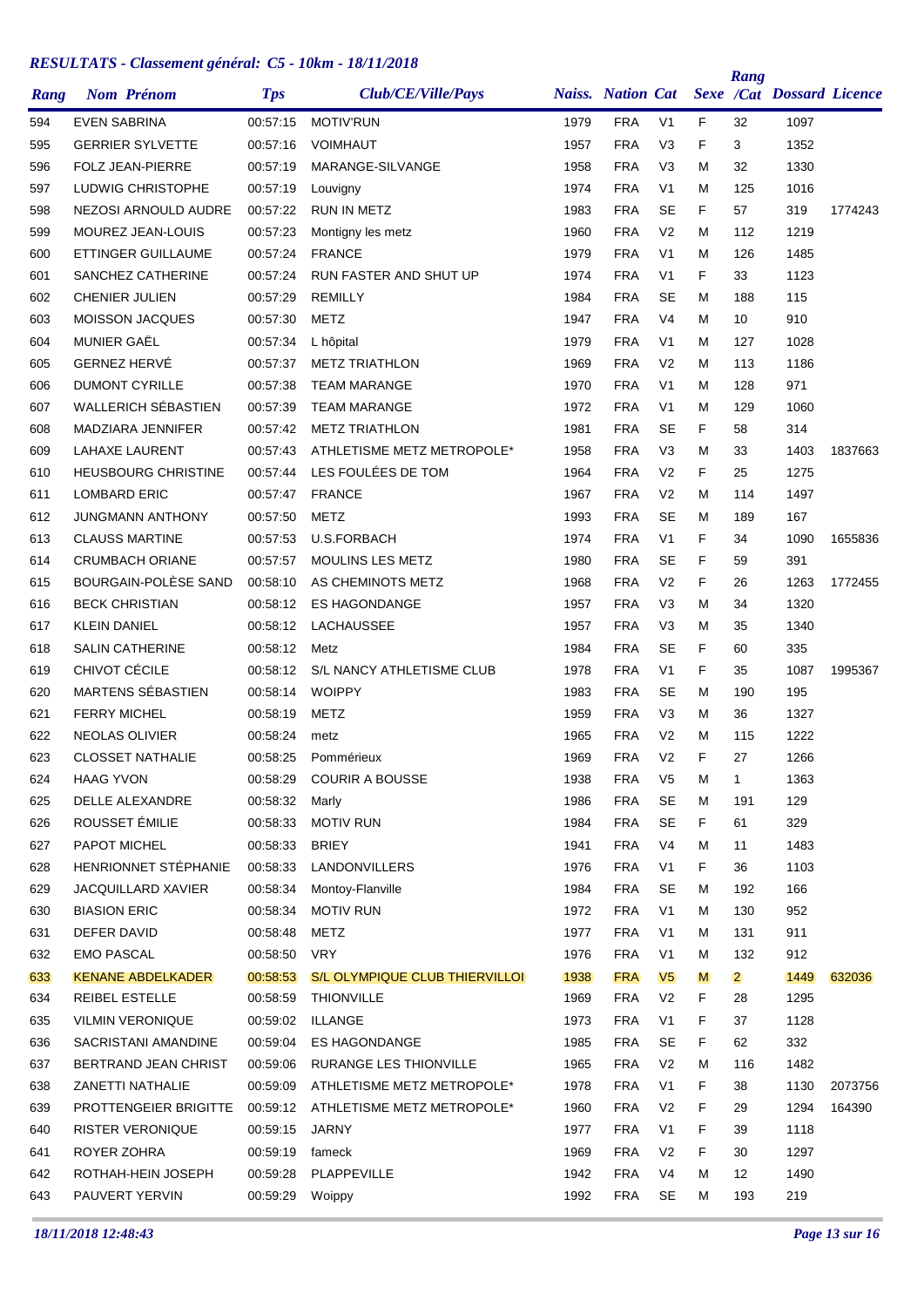| Rang | <b>Nom Prénom</b>            | <b>Tps</b> | Club/CE/Ville/Pays         |      | <b>Naiss.</b> Nation Cat |                |   | Rang | <b>Sexe /Cat Dossard Licence</b> |         |
|------|------------------------------|------------|----------------------------|------|--------------------------|----------------|---|------|----------------------------------|---------|
| 644  | DAL MOLIN STÉPHANE           | 00:59:29   | <b>METZ</b>                | 1993 | <b>FRA</b>               | <b>SE</b>      | М | 194  | 125                              |         |
| 645  | KIRSCH JULIEN                | 00:59:30   | <b>JOSEPH TEAM</b>         | 1980 | <b>FRA</b>               | <b>SE</b>      | м | 195  | 170                              |         |
| 646  | SERVAUTOUT SOIZIC            | 00:59:38   | <b>Briey</b>               | 1986 | <b>FRA</b>               | <b>SE</b>      | F | 63   | 342                              |         |
| 647  | <b>CHAILLAN REMI</b>         | 00:59:41   | Vigy                       | 1981 | <b>FRA</b>               | <b>SE</b>      | М | 196  | 112                              |         |
| 648  | <b>XUAN WEN</b>              | 00:59:45   | METZ                       | 1983 | <b>RANC</b>              | SE             | М | 197  | 416                              |         |
| 649  | KLER JÉRÉMY                  | 00:59:50   | Metz                       | 1984 | <b>FRA</b>               | <b>SE</b>      | М | 198  | 173                              |         |
| 650  | <b>BICCHIERINI ISABELLE</b>  | 00:59:58   | Woippy                     | 1968 | <b>FRA</b>               | V <sub>2</sub> | F | 31   | 1261                             |         |
| 651  | <b>BORDIN FRANCK</b>         | 01:00:02   | TGV54                      | 1987 | <b>FRA</b>               | <b>SE</b>      | м | 199  | 105                              |         |
| 652  | <b>SOULIER AGATHE</b>        | 01:00:05   | RUN FASTER AND SHUT UP     | 1979 | <b>FRA</b>               | V <sub>1</sub> | F | 40   | 1126                             |         |
| 653  | RYMKIEWICZ MARIE             | 01:00:05   | Metz                       | 1992 | <b>FRA</b>               | <b>SE</b>      | F | 64   | 331                              |         |
| 654  | PEDERENCINO CAROLINE         | 01:00:07   | Forbach                    | 1978 | <b>FRA</b>               | V <sub>1</sub> | F | 41   | 1086                             |         |
| 655  | <b>DENOZI GUY</b>            | 01:00:11   | <b>NOISSEVILLE</b>         | 1969 | <b>FRA</b>               | V <sub>2</sub> | м | 117  | 1429                             |         |
| 656  | LALLEMAND PATRICIA           | 01:00:17   | Fey                        | 1960 | <b>FRA</b>               | V <sub>2</sub> | F | 32   | 1280                             |         |
| 657  | <b>CORDIER JACQUES</b>       | 01:00:19   | <b>CSAG METZ CO</b>        | 1947 | <b>FRA</b>               | V4             | М | 13   | 1361                             | 3312    |
| 658  | <b>GREMILLET SOPHIE</b>      | 01:00:23   | ATHLETISME METZ METROPOLE* | 1968 | <b>FRA</b>               | V <sub>2</sub> | F | 33   | 1272                             | 2117060 |
| 659  | DE SOUSA ISABEL              | 01:00:35   | Montigny les Metz          | 1964 | <b>FRA</b>               | V <sub>2</sub> | F | 34   | 1267                             |         |
| 660  | <b>BALOSSO ALINE</b>         | 01:00:37   | Montoy-Flanville           | 1981 | <b>FRA</b>               | <b>SE</b>      | F | 65   | 269                              |         |
| 661  | SCHMELTZER CHRISTOPH         | 01:00:38   | ATHLETISME METZ METROPOLE* | 1965 | <b>FRA</b>               | V <sub>2</sub> | М | 118  | 1239                             | 1986395 |
| 662  | <b>HELCK SEBASTIEN</b>       | 01:00:39   | <b>MONTOY FLANVILLE</b>    | 1980 | <b>FRA</b>               | <b>SE</b>      | М | 200  | 413                              |         |
| 663  | ROBERT MARTIAL               | 01:00:41   | <b>CREDIT MUTUEL 9</b>     | 1955 | <b>RANC</b>              | V <sub>3</sub> | М | 37   | 1409                             |         |
| 664  | CHERRIER JEAN PHILIPPE       | 01:00:42   | AMNEVILLE                  | 1967 | <b>FRA</b>               | V <sub>2</sub> | М | 119  | 1171                             |         |
| 665  | <b>DIDELOT CORINNE</b>       | 01:01:06   | RUN FASTER AND SHUT UP     | 1968 | <b>FRA</b>               | V <sub>2</sub> | F | 35   | 1269                             |         |
| 666  | <b>REISER BARBARA</b>        | 01:01:09   | LE BAN SAINT MARTIN        | 1972 | <b>FRA</b>               | V <sub>1</sub> | F | 42   | 1116                             |         |
| 667  | <b>LAURAIN MATHIEU</b>       | 01:01:13   | METZ                       | 1990 | <b>FRA</b>               | SE             | М | 201  | 367                              |         |
| 668  | <b>CHALOPIN JEAN BAPTIST</b> | 01:01:13   | <b>METZ TRIATHLON</b>      | 1980 | <b>FRA</b>               | <b>SE</b>      | М | 202  | 113                              |         |
| 669  | <b>GOUGEON ANNA</b>          | 01:01:15   | fey                        | 1963 | <b>FRA</b>               | V <sub>2</sub> | F | 36   | 1188                             |         |
| 670  | LOMBARD MELANIE              | 01:01:29   | <b>METZ</b>                | 1989 | <b>RANC</b>              | <b>SE</b>      | F | 66   | 444                              |         |
| 671  | <b>UBASSY RÉGINE</b>         | 01:01:41   | Metz                       | 1971 | <b>FRA</b>               | V <sub>1</sub> | F | 43   | 1127                             |         |
| 672  | RAUCH JONATHAN               | 01:01:42   | Cocheren                   | 1985 | <b>FRA</b>               | SE             | м | 203  | 233                              |         |
| 673  | <b>STEFF MARTINE</b>         | 01:01:46   | metz                       | 1956 | <b>FRA</b>               | V <sub>3</sub> | F | 4    | 1355                             |         |
| 674  | ORMELEZI MARIANA             | 01:01:48   | Paris                      | 1992 | <b>FRA</b>               | <b>SE</b>      | F | 67   | 321                              |         |
| 675  | AUBERT PAUL CHARLES          | 01:01:51   | <b>METZ</b>                | 1965 | <b>FRA</b>               | V <sub>2</sub> | Μ | 120  | 1416                             |         |
| 676  | ULRICH BRUNO                 | 01:02:00   | Maizery                    | 1969 | <b>FRA</b>               | V <sub>2</sub> | м | 121  | 1249                             |         |
| 677  | PERRAUD HELENE               | 01:02:01   | Metz                       | 1990 | <b>FRA</b>               | <b>SE</b>      | F | 68   | 323                              |         |
| 678  | <b>BAUMGARTEN SOPHIE</b>     | 01:02:01   | <b>METZ</b>                | 1959 | <b>FRA</b>               | V3             | F | 5    | 1348                             |         |
| 679  | ASSIE CHARLOTTE              | 01:02:05   | Metz                       | 1991 | <b>FRA</b>               | <b>SE</b>      | F | 69   | 266                              |         |
| 680  | <b>GUININ MATTHIEU</b>       | 01:02:07   | RETTEL                     | 1983 | <b>FRA</b>               | SE             | м | 204  | 388                              |         |
| 681  | <b>BARNOLE AUDREY</b>        | 01:02:08   | <b>FRIGO EST</b>           | 1973 | <b>FRA</b>               | V <sub>1</sub> | F | 44   | 918                              |         |
| 682  | MAHE VALÉRIE                 | 01:02:09   | <b>FLORANGE OC*</b>        | 1976 | <b>FRA</b>               | V <sub>1</sub> | F | 45   | 1110                             | 1727757 |
| 683  | <b>ES SALMI VIRGINIE</b>     | 01:02:09   | <b>FLORANGE OC*</b>        | 1982 | <b>FRA</b>               | <b>SE</b>      | F | 70   | 292                              | 2101568 |
| 684  | DUVAL FLORENT                | 01:02:11   | Nouilly                    | 1971 | <b>FRA</b>               | V <sub>1</sub> | м | 133  | 974                              |         |
| 685  | <b>LHOSTE VIRGINIE</b>       | 01:02:14   | metz                       | 1981 | <b>FRA</b>               | <b>SE</b>      | F | 71   | 313                              |         |
| 686  | <b>GAUGUE MURIEL</b>         | 01:02:15   | <b>FRIGO EST</b>           | 1981 | <b>FRA</b>               | SE             | F | 72   | 43                               |         |
| 687  | <b>COGHE JENNIFER</b>        | 01:02:20   | Thionville                 | 1987 | <b>FRA</b>               | <b>SE</b>      | F | 73   | 283                              |         |
| 688  | KABLI MARGAUX                | 01:02:29   | Mancieulles                | 1992 | <b>FRA</b>               | <b>SE</b>      | F | 74   | 308                              |         |
| 689  | <b>SCHMITT BERNARD</b>       | 01:02:30   | MARLY                      | 1953 | <b>FRA</b>               | V <sub>3</sub> | м | 38   | 1377                             |         |
| 690  | <b>GROSSE MARJORIE</b>       | 01:02:32   | <b>CORNY SUR MOSELLE</b>   | 1980 | <b>FRA</b>               | <b>SE</b>      | F | 75   | 357                              |         |
| 691  | PELTIER KARINE               | 01:02:44   | <b>HAPPY TEAM</b>          | 1972 | <b>FRA</b>               | V <sub>1</sub> | F | 46   | 1114                             |         |
| 692  | BOUKEDJAR YO NASSIMA         | 01:02:45   | LES FOULÉES DE TOM         | 1969 | <b>FRA</b>               | V <sub>2</sub> | F | 37   | 1262                             |         |
| 693  | <b>BEURTON MARJORIE</b>      | 01:02:46   | <b>RUN GREEN</b>           | 1984 | RANC                     | SE             | F | 76   | 411                              |         |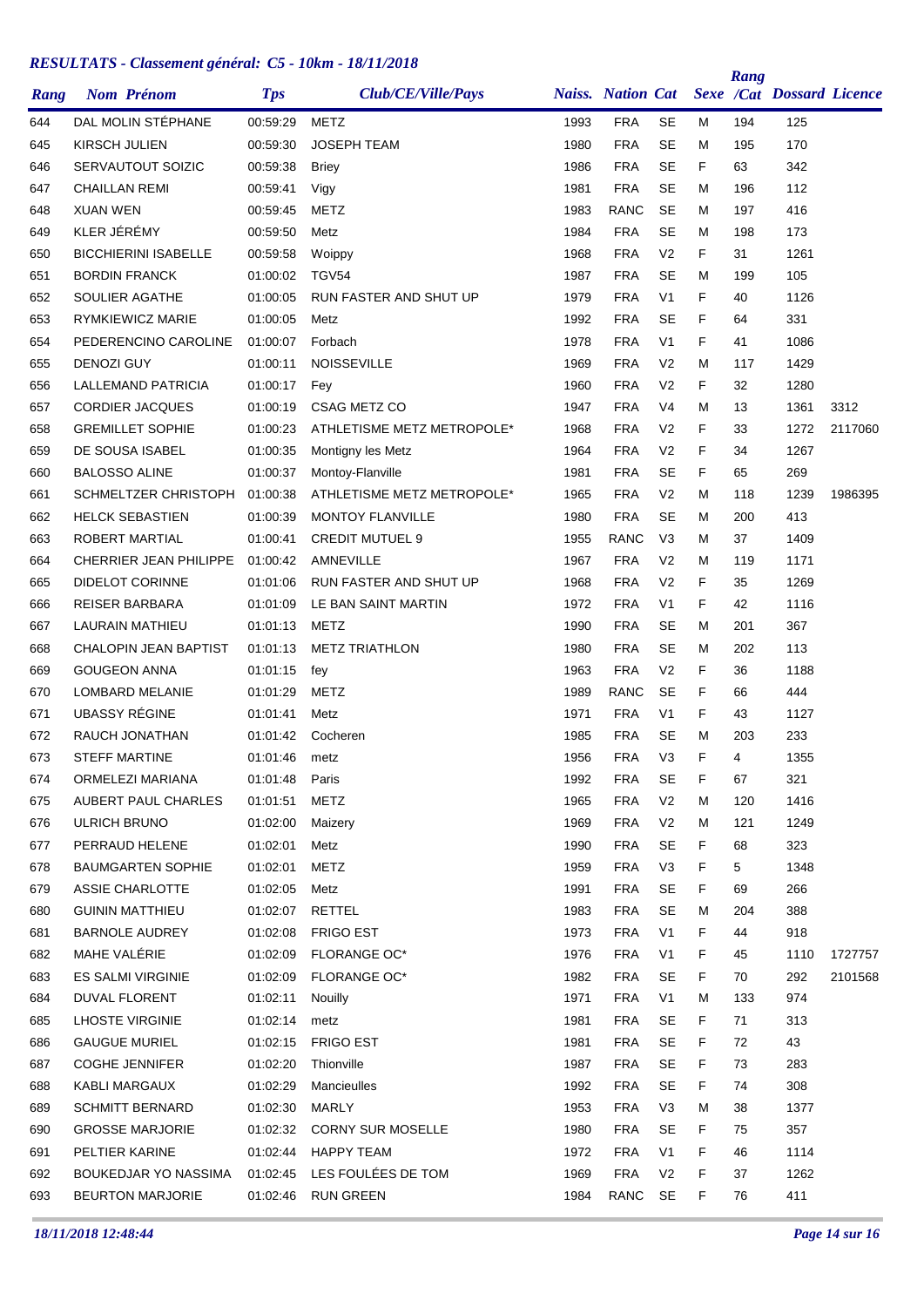| Rang |                      | <b>Nom Prénom</b>           | <b>Tps</b> | Club/CE/Ville/Pays            |      | <b>Naiss.</b> Nation Cat |                |    | Rang | Sexe /Cat Dossard Licence |         |
|------|----------------------|-----------------------------|------------|-------------------------------|------|--------------------------|----------------|----|------|---------------------------|---------|
| 694  |                      | PESCH VINCENT               | 01:02:46   | Hagondange                    | 1966 | <b>FRA</b>               | V <sub>2</sub> | м  | 122  | 1227                      |         |
| 695  |                      | <b>CAYATTE FABIENNE</b>     | 01:02:50   | <b>Scy Chazelles</b>          | 1965 | <b>FRA</b>               | V <sub>2</sub> | F  | 38   | 1265                      |         |
| 696  |                      | <b>NKOUA FATOUMA</b>        | 01:02:51   | METZ                          | 1982 | <b>FRA</b>               | <b>SE</b>      | F  | 77   | 373                       |         |
| 697  |                      | <b>DENOZI SANDRINE</b>      | 01:02:55   | <b>NOISSEVILLE</b>            | 1970 | <b>FRA</b>               | V <sub>1</sub> | F  | 47   | 1430                      |         |
| 698  |                      | <b>JOUFFROY PIERRE</b>      | 01:02:55   | S/L ASPTT VERDUN              | 1958 | <b>FRA</b>               | V <sub>3</sub> | M  | 39   | 1339                      | 1777277 |
| 699  | <b>MOREJON JEAN</b>  |                             | 01:02:56   | <b>SPORTS LOISIRS TREMERY</b> | 1964 | <b>FRA</b>               | V <sub>2</sub> | М  | 123  | 1466                      | 1570649 |
| 700  |                      | <b>JOUFFROY ALINE</b>       | 01:02:57   | S/L ASPTT VERDUN              | 1988 | <b>FRA</b>               | <b>SE</b>      | F  | 78   | 306                       | 1599540 |
| 701  |                      | <b>REUTER CAROLINE</b>      | 01:02:58   | <b>METZ</b>                   | 1975 | <b>FRA</b>               | V <sub>1</sub> | F  | 48   | 1117                      |         |
| 702  |                      | <b>CHRISTMANN DENIS</b>     | 01:02:59   | <b>CLOUANGE</b>               | 1955 | <b>FRA</b>               | V <sub>3</sub> | М  | 40   | 1470                      |         |
| 703  |                      | <b>GALLINA ISABELLE</b>     | 01:03:06   | METZ                          | 1968 | <b>FRA</b>               | V <sub>2</sub> | F  | 39   | 1271                      |         |
| 704  |                      | LAURENT SANDRA              | 01:03:09   | <b>CA MALLING</b>             | 1972 | <b>FRA</b>               | V <sub>1</sub> | F  | 49   | 1108                      |         |
| 705  |                      | TILIGNAC JOANNA             | 01:03:13   | Marly                         | 1982 | <b>FRA</b>               | <b>SE</b>      | F  | 79   | 255                       |         |
| 706  |                      | <b>MISTLER ANGELIQUE</b>    | 01:03:14   | nomeny                        | 1983 | <b>FRA</b>               | <b>SE</b>      | F  | 80   | 318                       |         |
| 707  | <b>ETIENNE DENIS</b> |                             | 01:03:20   | METZ                          | 1971 | <b>FRA</b>               | V <sub>1</sub> | M  | 134  | 976                       |         |
| 708  | <b>ROYER PASCAL</b>  |                             | 01:03:40   | fameck                        | 1973 | <b>FRA</b>               | V <sub>1</sub> | М  | 135  | 1046                      |         |
| 709  | PIRAUT MURIEL        |                             | 01:03:47   | woippy                        | 1968 | <b>FRA</b>               | V <sub>2</sub> | F  | 40   | 1292                      |         |
| 710  |                      | <b>MOREL YUNCK MICHEL</b>   | 01:03:48   | PEDIBUS 88                    | 1951 | <b>FRA</b>               | V <sub>3</sub> | М  | 41   | 1342                      |         |
| 711  |                      | <b>JACQUET MARIE-NOËLLE</b> | 01:04:13   | <b>TEAM MARINO</b>            | 1969 | <b>FRA</b>               | V <sub>2</sub> | F  | 41   | 1277                      |         |
| 712  | BIEVER JOËLLE        |                             | 01:04:26   | PUTTELANGE LES THIONVILLE     | 1973 | <b>FRA</b>               | V <sub>1</sub> | F  | 50   | 1080                      |         |
| 713  | <b>BIGARÉ WENDY</b>  |                             | 01:04:30   | Le Ban-Saint-Martin           | 1997 | <b>FRA</b>               | ES             | F  | 9    | 776                       |         |
| 714  |                      | <b>VUILLEMARD FLORENCE</b>  | 01:04:37   | <b>STUCKANGE</b>              | 1966 | <b>FRA</b>               | V <sub>2</sub> | F  | 42   | 1303                      |         |
| 715  |                      | <b>SPANU GABRIELLE</b>      | 01:04:52   | AS CHEMINOTS METZ             | 1963 | <b>FRA</b>               | V <sub>2</sub> | F  | 43   | 1300                      | 214288  |
| 716  | <b>KNEZ GREGORY</b>  |                             | 01:05:05   | <b>FENSCH MOSELLE *</b>       | 1984 | <b>FRA</b>               | <b>SE</b>      | М  | 205  | 174                       |         |
| 717  |                      | <b>BEDDEK MUSTAFA</b>       | 01:05:08   | <b>FENSCH MOSELLE *</b>       | 1977 | <b>FRA</b>               | V <sub>1</sub> | М  | 136  | 1480                      |         |
| 718  |                      | ALEXANDER ISABELLE          | 01:05:11   | vantoux                       | 1975 | <b>FRA</b>               | V <sub>1</sub> | F  | 51   | 1066                      |         |
| 719  |                      | <b>EVRARD MANON</b>         | 01:05:44   | <b>ANOUX</b>                  | 1990 | <b>FRA</b>               | <b>SE</b>      | F  | 81   | 293                       |         |
| 720  |                      | ORTIZ DE LANDALUCE FA       | 01:05:44   | auboué                        | 1992 | <b>FRA</b>               | <b>SE</b>      | F  | 82   | 322                       |         |
| 721  |                      | CHOULTZ DANIEL              | 01:06:04   | metz                          | 1947 | <b>FRA</b>               | V4             | М  | 14   | 1360                      |         |
| 722  |                      | <b>ZANN CATHERINE</b>       | 01:06:08   | <b>LES ETANGS</b>             | 1969 | <b>FRA</b>               | V <sub>2</sub> | F  | 44   | 1433                      |         |
| 723  |                      | PEZZOTTA DOMINIQUE          | 01:06:08   | TC MARS LA TOUR               | 1974 | <b>FRA</b>               | V <sub>1</sub> | F  | 52   | 1386                      |         |
| 724  |                      | CHOJNACKI ISABELLE          | 01:06:09   | VAL DE BRIEY                  | 1970 | <b>FRA</b>               | V1             | F  | 53   | 1088                      |         |
| 725  |                      | <b>GUEBEL PHILIPPE</b>      | 01:06:17   | AMNEVILLE                     | 1957 | <b>FRA</b>               | V <sub>3</sub> | M  | 42   | 1336                      |         |
| 726  |                      | <b>LECONTE THIERRY</b>      | 01:06:19   | metz                          | 1966 | <b>FRA</b>               | V <sub>2</sub> | M  | 124  | 1207                      |         |
| 727  |                      | <b>CAYETANOT PATRICK</b>    | 01:06:20   | S/L AC AMNÉVILLE              | 1959 | <b>FRA</b>               | V <sub>3</sub> | Μ  | 43   | 1324                      | 2102189 |
| 728  | HEINZ CÉLINE         |                             | 01:06:21   | ES HAGONDANGE                 | 1984 | <b>FRA</b>               | SE             | F. | 83   | 304                       |         |
| 729  |                      | ANDRIEU SOPHIE              | 01:06:24   | <b>METZ</b>                   | 1989 | <b>FRA</b>               | SE             | F. | 84   | 356                       |         |
| 730  |                      | <b>LEBRUN YANNICK</b>       | 01:06:25   | <b>METZ</b>                   | 1984 | <b>FRA</b>               | SE             | Μ  | 206  | 366                       |         |
| 731  |                      | <b>CAMPINCHI PIERRE</b>     | 01:06:25   | <b>FRANCE</b>                 | 1976 | <b>FRA</b>               | V <sub>1</sub> | Μ  | 137  | 1399                      |         |
| 732  |                      | <b>SCHMITZ CELINE</b>       | 01:06:26   | <b>METZ</b>                   | 1983 | <b>FRA</b>               | <b>SE</b>      | F. | 85   | 355                       |         |
| 733  |                      | <b>GALASSI CYRIELLE</b>     | 01:06:37   | <b>FRANCE</b>                 | 1983 | <b>FRA</b>               | SE             | F. | 86   | 421                       |         |
| 734  | <b>GOCYK JULIE</b>   |                             | 01:06:37   | <b>J'AIME COURIR</b>          | 1986 | <b>FRA</b>               | SE             | F. | 87   | 301                       |         |
| 735  |                      | PERRIN DOROTHEE             | 01:06:38   | serrouville                   | 1982 | <b>FRA</b>               | SE             | F. | 88   | 324                       |         |
| 736  | <b>JOLY KATHY</b>    |                             | 01:06:45   | bousse                        | 1974 | <b>FRA</b>               | V <sub>1</sub> | F  | 54   | 1105                      |         |
| 737  |                      | <b>BIELAWSKI FRANCK</b>     | 01:07:17   | bertrange                     | 1976 | <b>FRA</b>               | V <sub>1</sub> | M  | 138  | 953                       |         |
| 738  |                      | ANTUNES LAETITIA            | 01:07:20   | <b>BOULAY MOSELLE</b>         | 1977 | <b>FRA</b>               | V <sub>1</sub> | F  | 55   | 1068                      |         |
| 739  |                      | ANTUNES CAROLINE            | 01:07:20   | chieulles                     | 1979 | <b>FRA</b>               | V <sub>1</sub> | F. | 56   | 1069                      |         |
| 740  | <b>LANOIL LEA</b>    |                             | 01:07:21   | <b>FRANCE</b>                 | 1996 | <b>FRA</b>               | <b>SE</b>      | F. | 89   | 420                       |         |
| 741  |                      | DE WIT JEAN MICHEL          | 01:07:50   | maizieres les metz            | 1976 | <b>FRA</b>               | V <sub>1</sub> | Μ  | 139  | 995                       |         |
| 742  |                      | DE WIT ISABELLE             | 01:07:51   | maizieres les metz            | 1979 | <b>FRA</b>               | V <sub>1</sub> | F. | 57   | 1092                      |         |
| 743  |                      | <b>BECKER VALERIE</b>       | 01:07:56   | retonfey                      | 1975 | <b>FRA</b>               | V <sub>1</sub> | F  | 58   | 1075                      |         |
|      |                      |                             |            |                               |      |                          |                |    |      |                           |         |